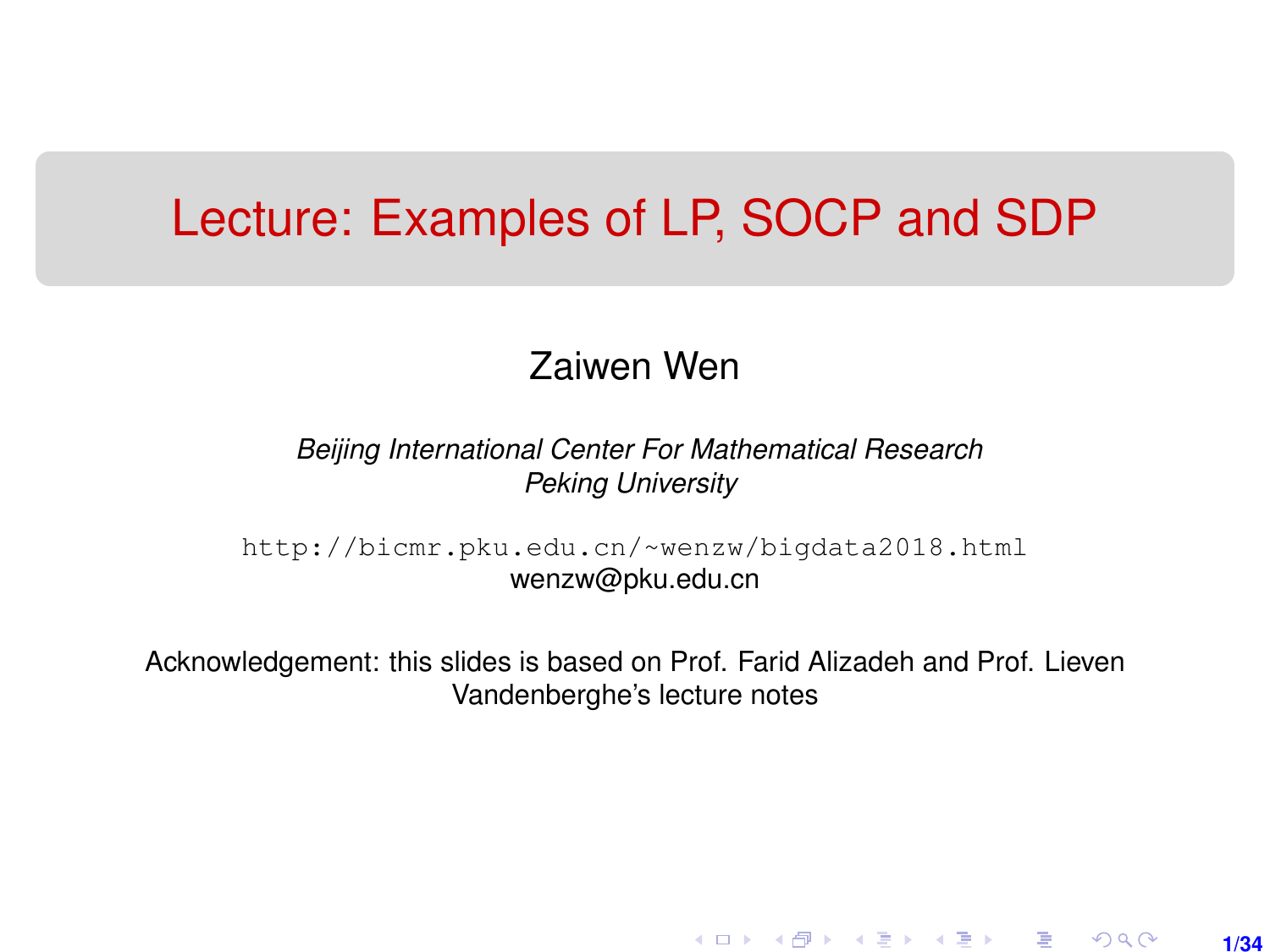#### Problems with absolute values

$$
\min \sum_{i} c_i |x_i|, \qquad \text{assume } c \ge 0
$$
\n
$$
\text{s.t.} \quad Ax \ge b
$$

• Reformulation 1:

$$
\min \quad \sum_{i} c_i z_i \qquad \text{min} \quad \sum_{i} c_i z_i
$$
\n
$$
\text{s.t.} \quad Ax \ge b \qquad \text{s.t.} \quad Ax \ge b
$$
\n
$$
|x_i| \le z_i \qquad -z_i \le x_i \le z_i
$$

Reformulation 2:  $x_i = x_i^+ - x_i^-, x_i^+, x_i^- \ge 0$ . Then  $|x_i| = x_i^+ + x_i^-$ 

$$
\min \sum_{i} c_i (x_i^+ + x_i^-)
$$
\n
$$
\text{s.t.} \quad Ax^+ - Ax^- \geq b, x^+, x^- \geq 0
$$

**2/34**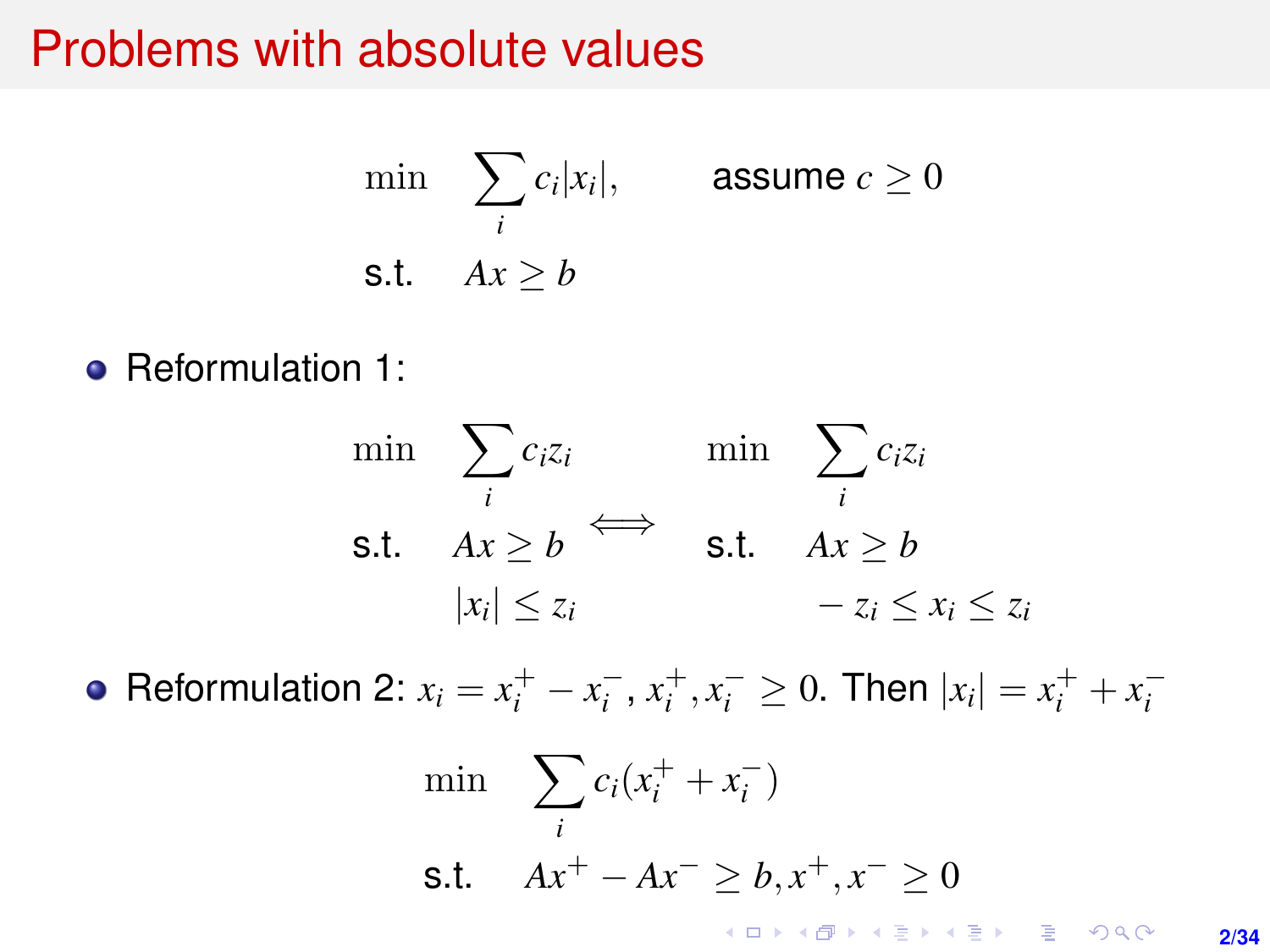## Problems with absolute values

• data fitting:

$$
\min_{x} \quad \|Ax - b\|_{\infty}
$$
  

$$
\min_{x} \quad \|Ax - b\|_{1}
$$

**o** Compressive sensing

min 
$$
||x||_1
$$
, s.t.  $Ax = b$  *(LP)*  
min  $\mu ||x||_1 + \frac{1}{2} ||Ax + b||^2$  *(QP, SOCP)*  
min  $||Ax - b||$ , s.t.  $||x||_1 \le 1$ 

K ロ ▶ K @ ▶ K 할 > K 할 > 1 할 > 1 이익어 **3/34**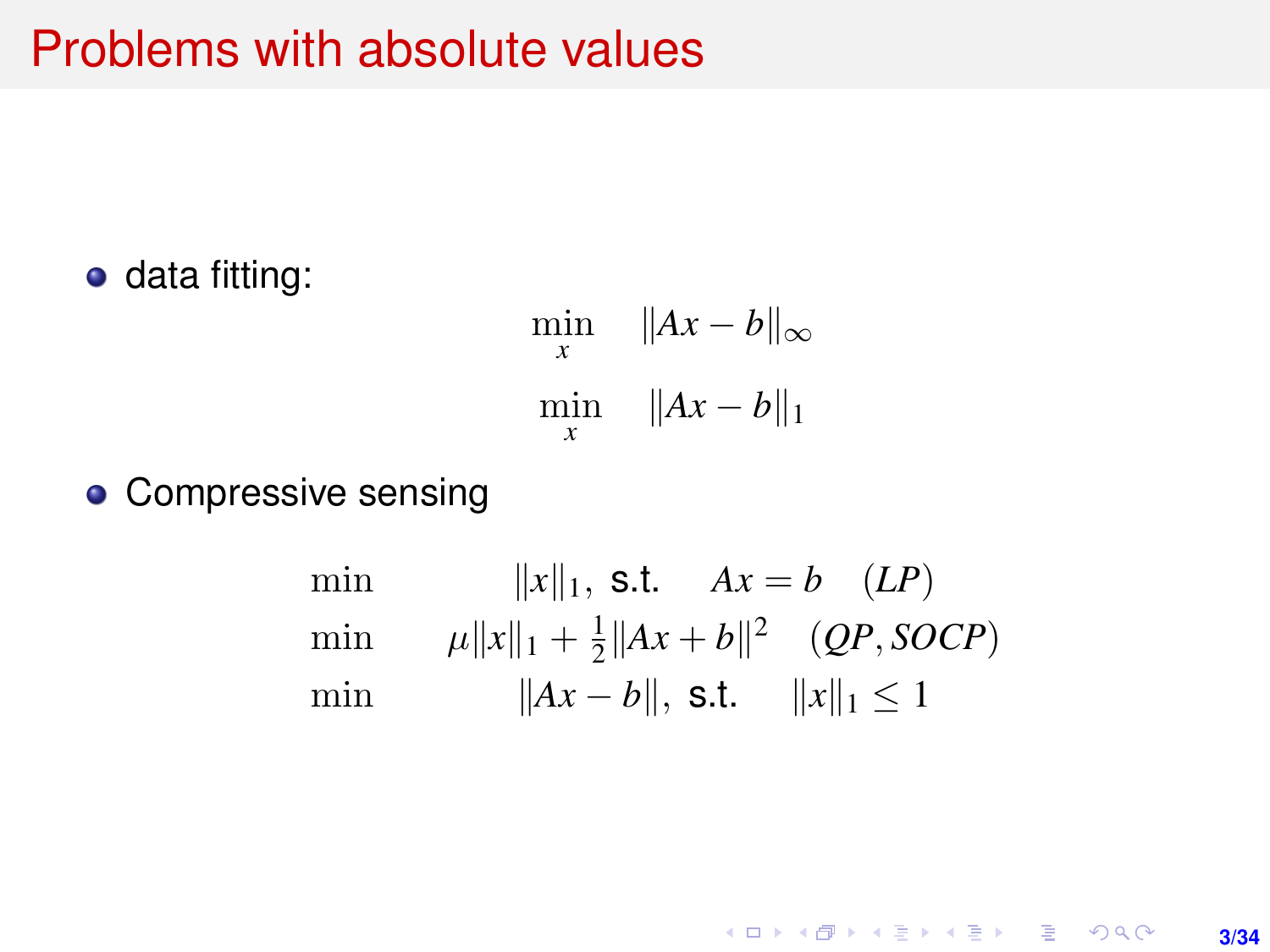## Quadratic Programming (QP)

min 
$$
q(x) = x^{\top}Qx + a^{\top}x + \beta
$$
 assume  $Q \succ 0, Q = Q^{\top}$   
s.t.  $Ax = b$   
 $x \ge 0$ 

• 
$$
q(x) = ||\bar{u}||^2 + \beta - \frac{1}{4}a^{\top}Q^{-1}a
$$
, where  $\bar{u} = Q^{1/2}x + \frac{1}{2}Q^{-1/2}a$ .

• equivalent SOCP

min 
$$
u_0
$$
  
\ns.t.  $\bar{u} = Q^{1/2}x + \frac{1}{2}Q^{-1/2}a$   
\n $Ax = b$   
\n $x \ge 0$ ,  $(u_0, \bar{u}) \succeq_Q 0$ 

**4/34**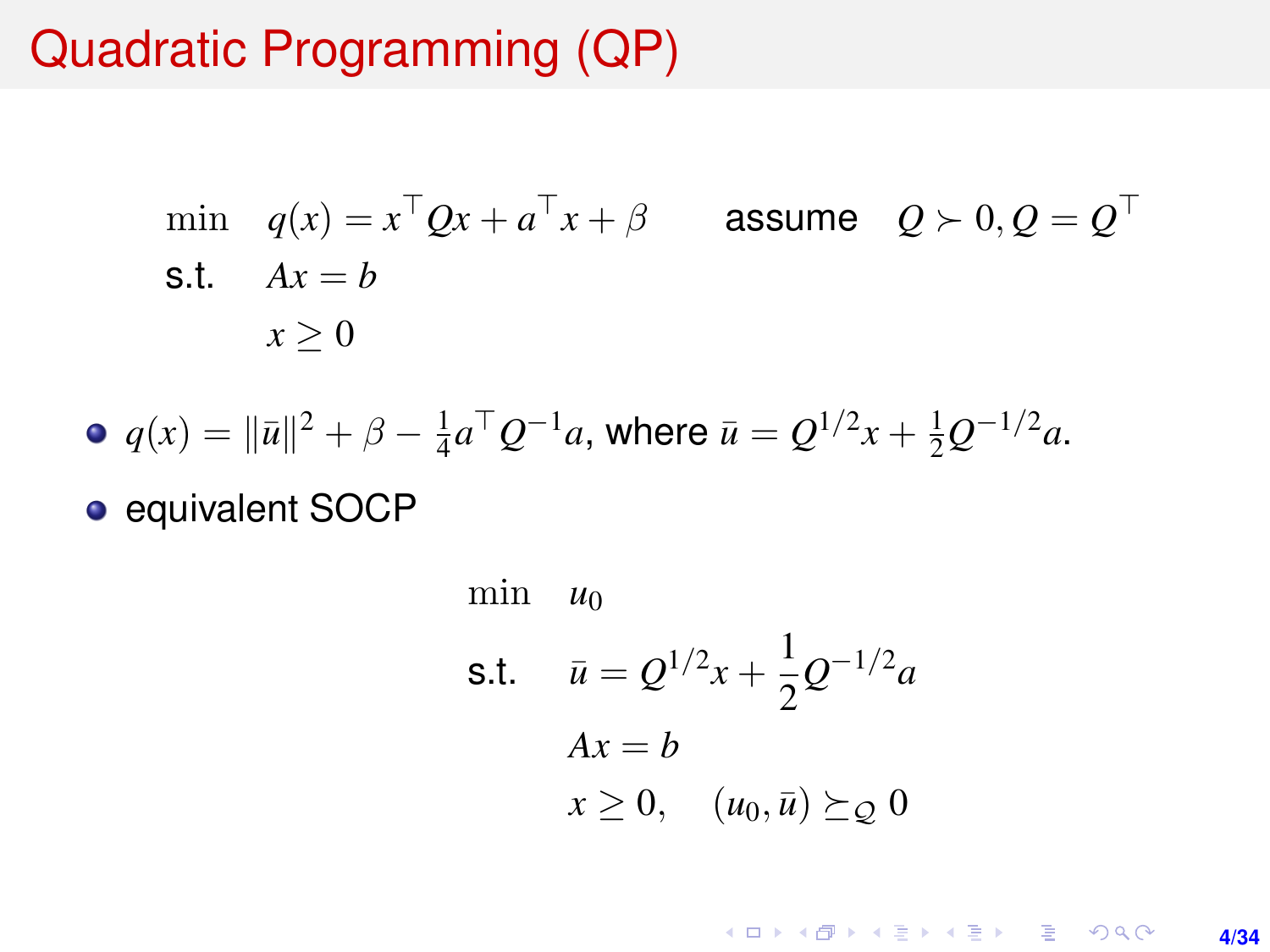### Quadratic constraints

$$
q(x) = x^{\top}B^{\top}Bx + a^{\top}x + \beta \le 0
$$

is equivalent to

 $(u_0, \bar{u}) \succeq_{\mathcal{Q}} 0,$ 

where

$$
\bar{u} = \begin{pmatrix} Bx \\ \frac{a^{\top}x + \beta + 1}{2} \end{pmatrix} \quad \text{and } u_0 = \frac{1 - a^{\top}x - \beta}{2}
$$

K ロ ▶ K @ ▶ K 할 ▶ K 할 ▶ | 할 | K 9 Q Q · **5/34**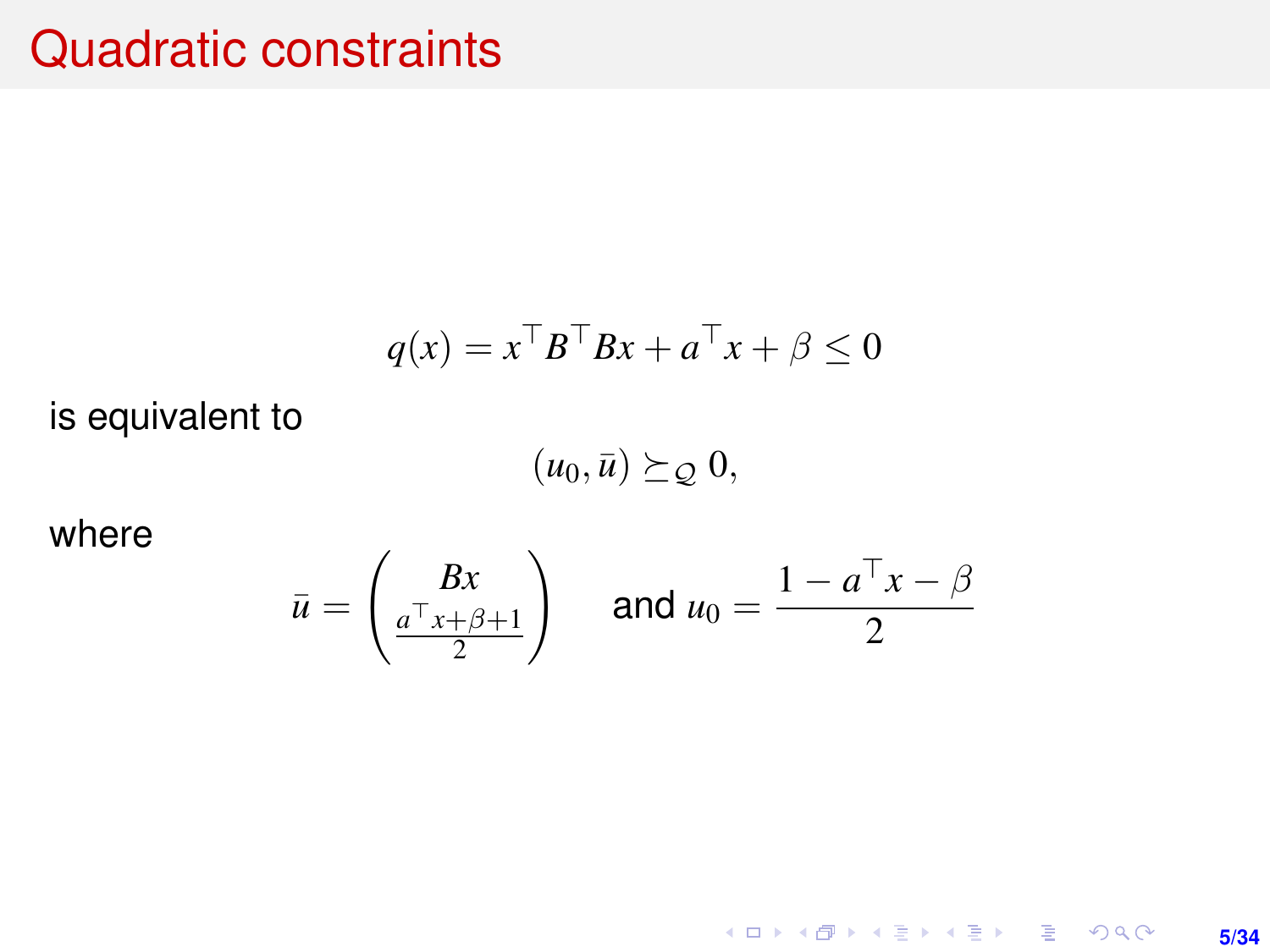## Norm minimization problems

Let 
$$
\bar{v}_i = A_i x + b_i \in \mathbb{R}^{n_i}
$$
.  
\n•  $\min_x \sum_i ||\bar{v}_i||$  is equivalent to  
\n $\min_{i} \sum_i v_{i0}$   
\n**s.t.**  $\bar{v}_i = A_i x + b_i$   
\n $(v_{i0}, \bar{v}_i) \succeq_{\mathcal{Q}} 0$ 

•  $\min_{x}$   $\max_{1 \leq i \leq r} ||\bar{v}_i||$  is equivalent to

min *t* s.t.  $\bar{v}_i = A_i x + b_i$  $(t, \bar{v}_i) \succeq_{\mathcal{O}} 0$ 

> **KOD KAD KED KED E YOUR 6/34**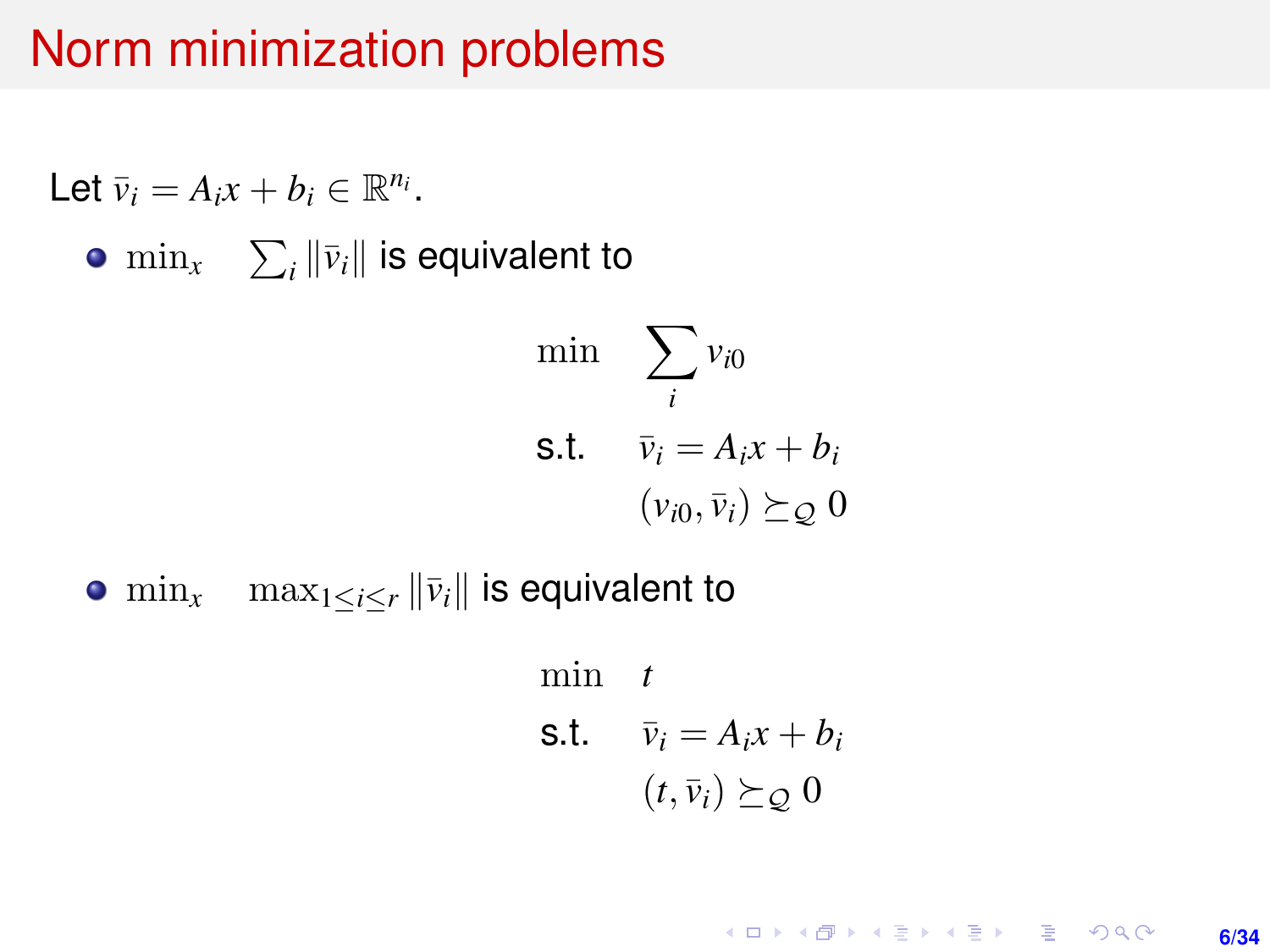## Norm minimization problems

Let  $\bar{v}_i = A_i x + b_i \in \mathbb{R}^{n_i}$ .

- $\bullet$   $\|\bar{v}_{[1]}\|, \ldots, \|\bar{v}_{[r]}\|$  are the norms  $\|\bar{v}_1\|, \ldots, \|\bar{v}_r\|$  sorted in nonincreasing order
- $\min_{x}$   $\sum_{i=1}^{k} \|\bar{v}_{[i]}\|$  is equivalent to

min 
$$
\sum_{i=1}^{m} u_i + kt
$$
  
\ns.t.  $\bar{v}_i = A_i x + b_i, \quad i = 1, ..., m$   
\n $\|\bar{v}_i\| \le u_i + t, \quad i = 1, ..., m$   
\n $u_i \ge 0, \quad i = 1, ..., m$ 

**KOD KAD KED KED E YOUR 7/34**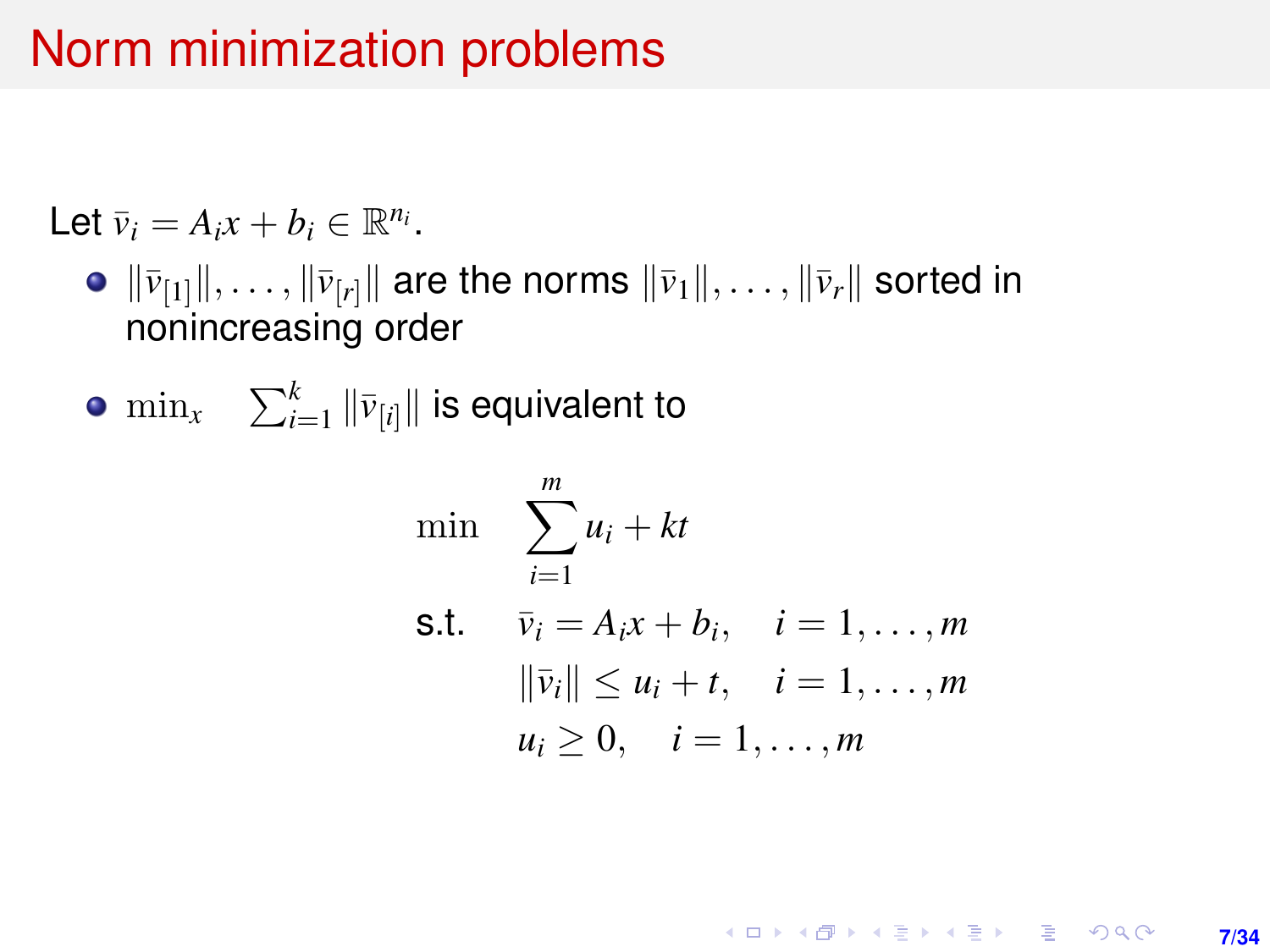#### Rotated Quadratic Cone

rotated cone  $w^{\top}w \leq xy$ , where  $x, y \geq 0$ , is equivalent to

$$
\left\| \binom{2w}{x-y} \right\| \le x+y
$$

• Minimize the harmonic mean of positive affine functions

$$
\min \sum_{i} 1/(a_i^{\top} x + \beta_i), \text{ s.t. } a_i^{\top} x + \beta_i > 0
$$

is equivalent to

$$
\begin{aligned}\n\min \quad & \sum_{i} u_i \\
\text{s.t.} \quad & \bar{v}_i = a_i^\top x + \beta_i \\
& 1 \le u_i v_i \\
& u_i \ge 0\n\end{aligned}
$$

KO KKO KARA VE KARA **8/34**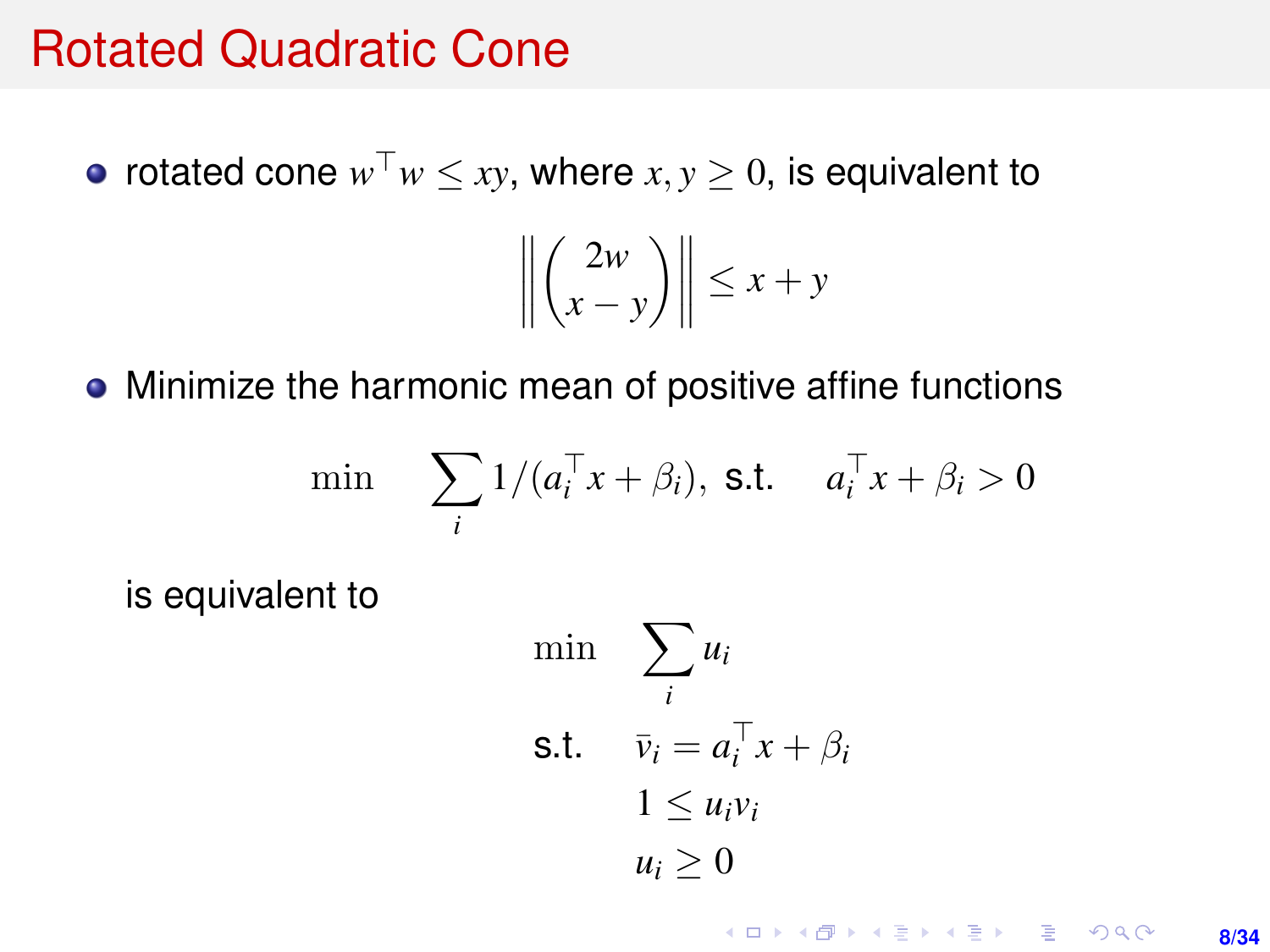• Logarithmic Tchebychev approximation

$$
\min_{x} \quad \max_{1 \leq i \leq r} \quad |\ln(a_i^\top x) - \ln b_i|
$$

Since  $|\ln(a_i^{\top} x) - \ln b_i| = \ln \max(a_i^{\top} x/b_i, b_i/a_i^{\top} x)$ , the problem is equivalent to

min t  
\ns.t. 
$$
1 \leq (a_i^\top x/b_i)t
$$
  
\n $a_i^\top x/b_i \leq t$   
\n $t \geq 0$ 

• Inequalities involving geometric means

$$
\left(\prod_{i=1}^n (a_i^\top x + b_i)\right)^{1/n} \ge t
$$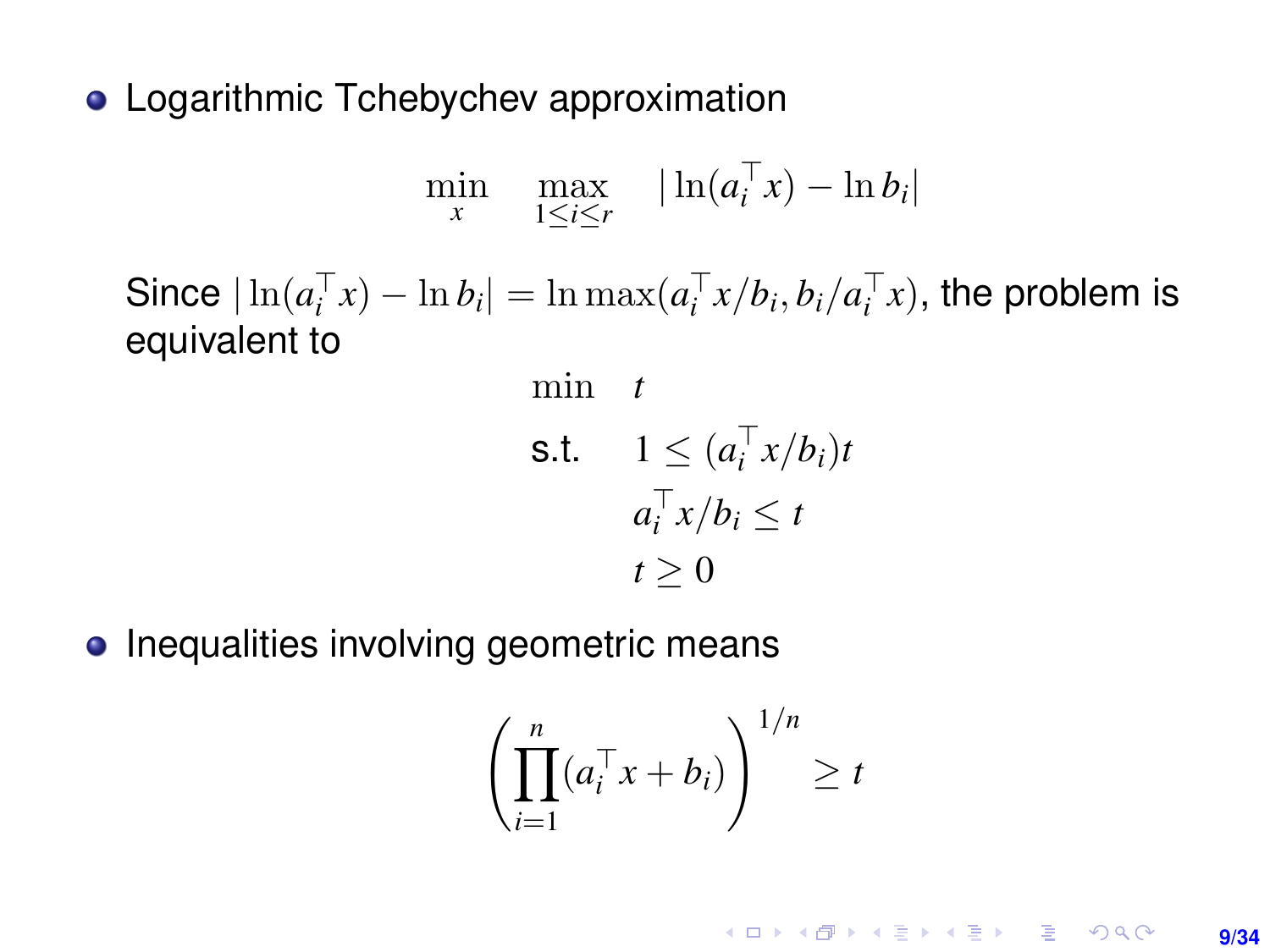#### $n=4$

$$
\max \quad w_3
$$
\n
$$
\text{s.t.} \quad a_i^{\top} x - b_i \ge 0
$$
\n
$$
\max \prod_{i=1}^4 (a_i^{\top} x - b_i) \Longleftrightarrow \qquad \begin{array}{c} (a_1^{\top} x - b_1)(a_2^{\top} x - b_2) \ge w_1^2\\ (a_3^{\top} x - b_3)(a_4^{\top} x - b_4) \ge w_2^2\\ w_1 w_2 \ge w_3^2\\ w_i \ge 0 \end{array}
$$

This can be extended to products of rational powers of affine functions

**10/34**

K ロ X x (個) X x ミ X x ミ X = 3 → 5 × 0 × 0 ×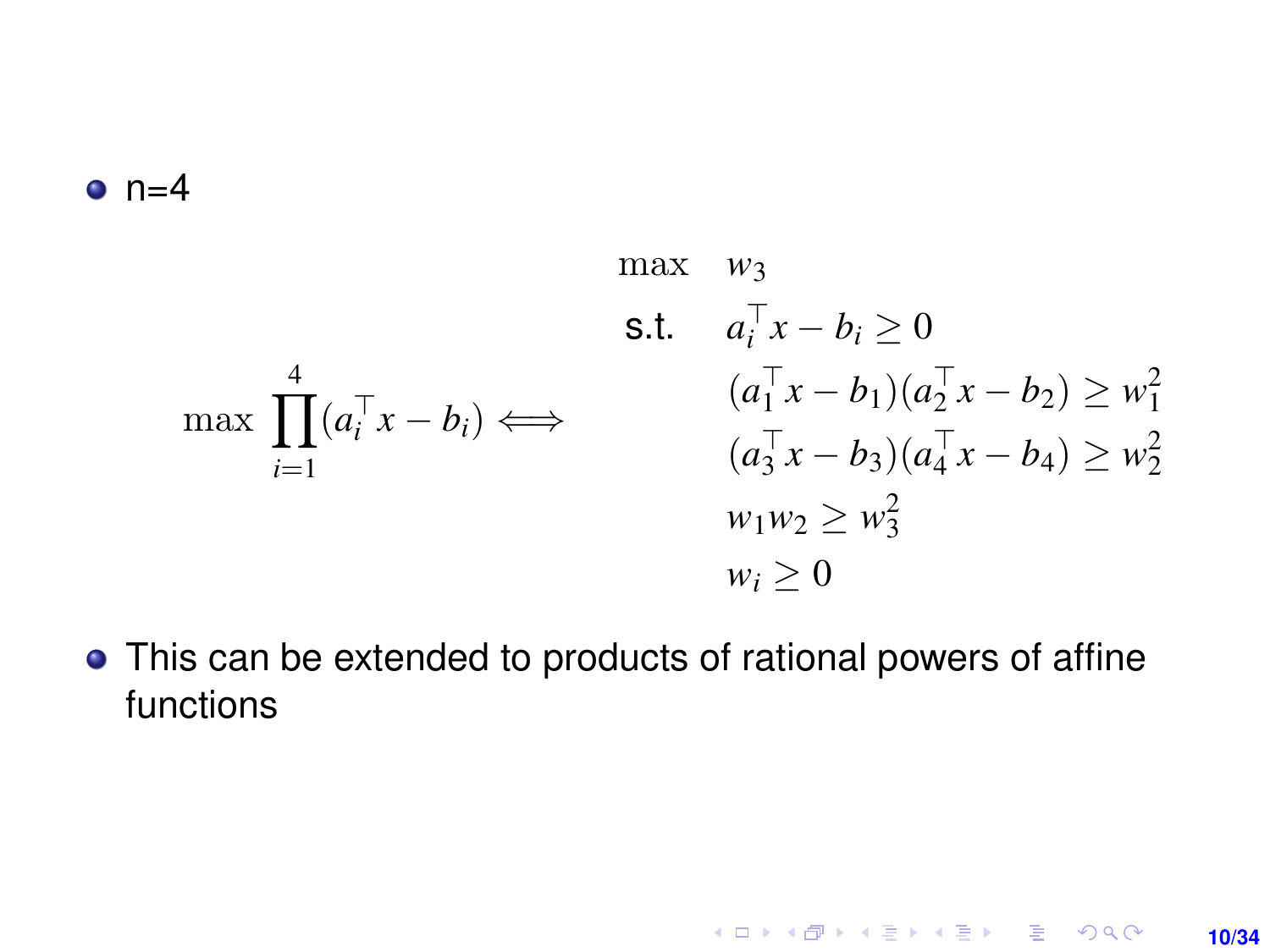## Robust linear programming

the parameters in LP are often uncertain

min  $c^{\top}x$ s.t.  $a_i^\top x \leq b_i$ 

There can be uncertainty in  $c, a_i, b$ .

two common approaches to handling uncertainty (in *a<sup>i</sup>* , for simplicity)

 $\bullet$  deterministic model: constraints must hold for all  $a_i \in \mathcal{E}_i$ 

$$
\begin{aligned}\n\min \quad & c^\top x \\
\text{s.t.} \quad & a_i^\top x \le b_i, \text{ for all } a_i \in \mathcal{E}_i\n\end{aligned}
$$

stochastic model: *a<sup>i</sup>* is random variable; constraints must hold with probability  $n$ 

$$
\begin{array}{ll}\n\min & c^{\top}x \\
\text{s.t.} & \text{prob}(a_i^{\top}x \le b_i) \ge \eta \\
\end{array}
$$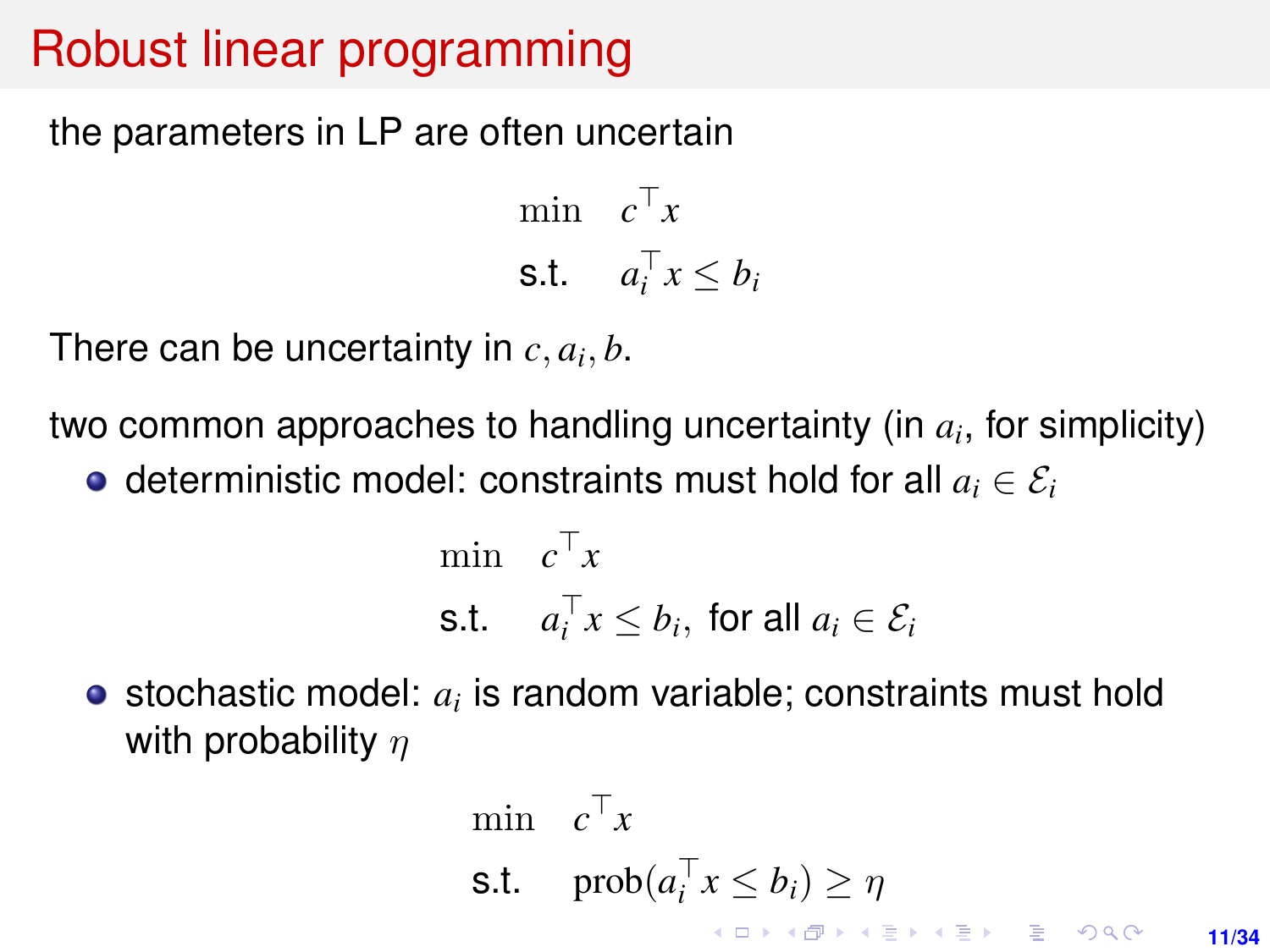#### deterministic approach via SOCP

Choose an ellipsoid as  $\mathcal{E}_i$ :

$$
\mathcal{E}_i = \{\bar{a}_i + P_i u \mid ||u||_2 \le 1\}, \quad \bar{a}_i \in \mathbb{R}^n, P_i \in \mathbb{R}^{n \times n}
$$

**• Robust LP** 

$$
\begin{aligned}\n\min \quad & c^\top x \\
\text{s.t.} \quad & a_i^\top x \le b_i, \text{ for all } a_i \in \mathcal{E}_i\n\end{aligned}
$$

is equivalent to the SOCP

$$
\begin{aligned}\n\min \quad & c^\top x \\
\text{s.t.} \quad & \bar{a}_i^\top x + \|P_i^\top x\|_2 \le b_i\n\end{aligned}
$$

since

$$
\sup_{\|u\|_2\leq 1} (\bar{a}_i + P_i u)^{\top} x = \bar{a}_i^{\top} x + \|P_i^{\top} x\|_2
$$

K ロ ▶ K @ ▶ K 할 ▶ K 할 ▶ ... 할 → 9 Q @ **12/34**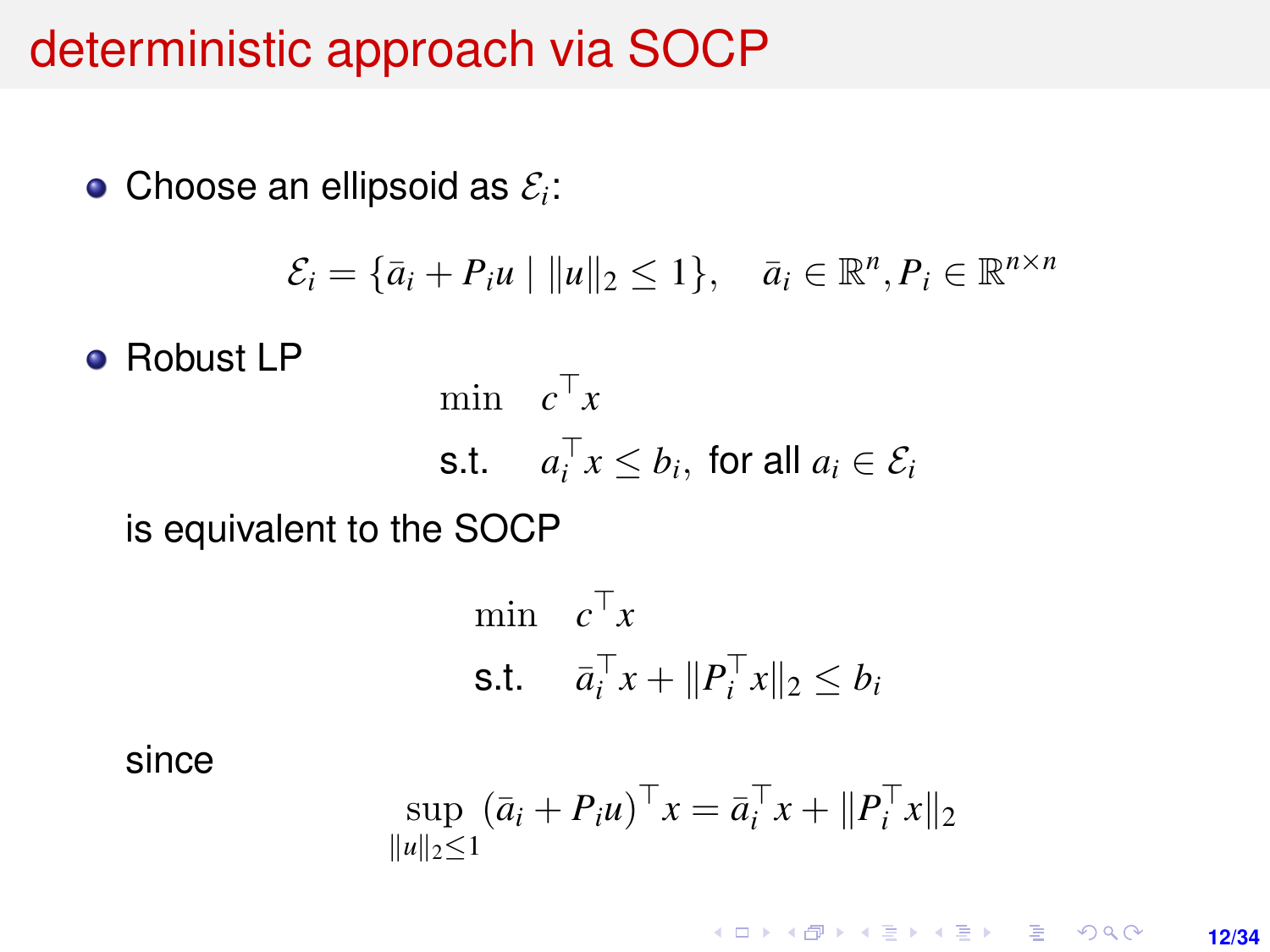## stochastic approach via SOCP

- $a_i$  is Gaussian with mean  $\bar{a}_i$ , covariance  $\Sigma_i$  (  $a_i \sim \mathcal{N}(\bar{a}_i, \Sigma_i)$
- $a_i^\top x$  is Gaussian r.v. with mean  $\bar{a}_i^\top x$ , variance  $x^\top \Sigma_i x$ ; hence

$$
\text{prob}(a_i^\top x \le b_i) = \Phi\left(\frac{b_i - \bar{a}_i^\top x}{\|\Sigma^{1/2} x\|_2}\right)
$$

where 
$$
\Phi(x) = (1/\sqrt{2\pi}) \int_{-\infty}^{x} e^{-t^2/2} dt
$$
 is CDF of  $\mathcal{N}(0, 1)$ 

• robust LP

$$
\begin{aligned}\n\min \quad & c^{\top} x \\
\text{s.t.} \quad & \text{prob}(a_i^{\top} x \le b_i) \ge \eta\n\end{aligned}
$$

is equivalent to the SOCP

$$
\begin{aligned}\n\min \quad & c^\top x \\
\text{s.t.} \quad & \bar{a}_i^\top x + \Phi^{-1}(\eta) \|\Sigma^{1/2} x\|_2 \le b_i \\
& \text{for all } x \in \mathbb{R} \text{ and } \bar{a} \in \mathbb{R} \text{ and } \bar{a} \in \mathbb{R} \text{ and } \bar{a} \in \mathbb{R} \text{ and } \bar{a} \in \mathbb{R} \text{ and } \bar{a} \in \mathbb{R} \text{ and } \bar{a} \in \mathbb{R} \text{ and } \bar{a} \in \mathbb{R} \text{ and } \bar{a} \in \mathbb{R} \text{ and } \bar{a} \in \mathbb{R} \text{ and } \bar{a} \in \mathbb{R} \text{ and } \bar{a} \in \mathbb{R} \text{ and } \bar{a} \in \mathbb{R} \text{ and } \bar{a} \in \mathbb{R} \text{ and } \bar{a} \in \mathbb{R} \text{ and } \bar{a} \in \mathbb{R} \text{ and } \bar{a} \in \mathbb{R} \text{ and } \bar{a} \in \mathbb{R} \text{ and } \bar{a} \in \mathbb{R} \text{ and } \bar{a} \in \mathbb{R} \text{ and } \bar{a} \in \mathbb{R} \text{ and } \bar{a} \in \mathbb{R} \text{ and } \bar{a} \in \mathbb{R} \text{ and } \bar{a} \in \mathbb{R} \text{ and } \bar{a} \in \mathbb{R} \text{ and } \bar{a} \in \mathbb{R} \text{ and } \bar{a} \in \mathbb{R} \text{ and } \bar{a} \in \mathbb{R} \text{ and } \bar{a} \in \mathbb{R} \text{ and } \bar{a} \in \mathbb{R} \text{ and } \bar{a} \in \mathbb{R} \text{ and } \bar{a} \in \mathbb{R} \text{ and } \bar{a} \in \mathbb{R} \text{ and } \bar{a} \in \mathbb{R} \text{ and } \bar{a} \in \mathbb{R} \text{ and } \bar{a} \in \mathbb{R} \text{ and } \bar{a} \in \mathbb{R} \text{ and } \bar{a} \in \mathbb{R} \text{ and } \bar{a} \in
$$

**13/34**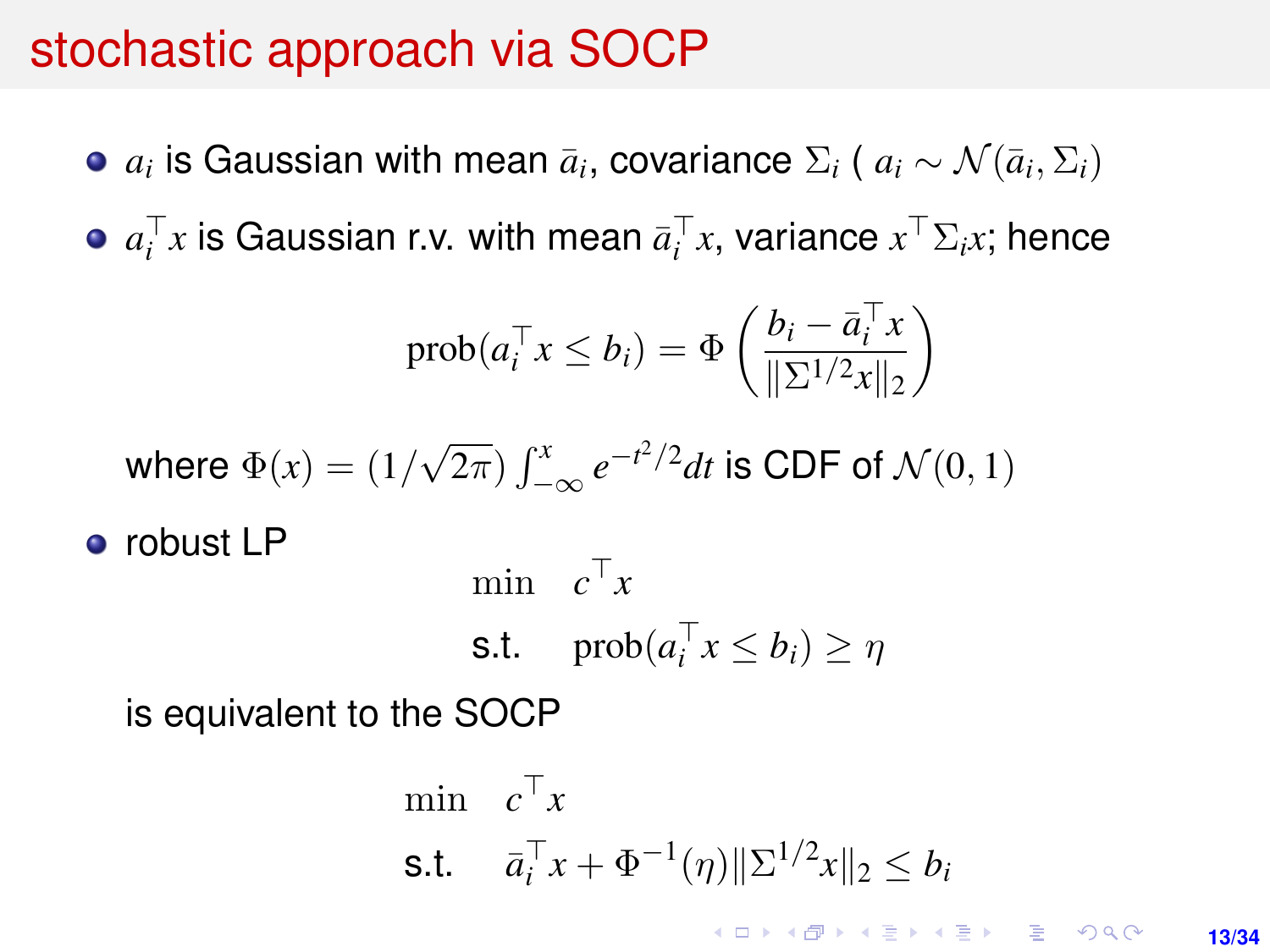#### <span id="page-13-0"></span>SDP Standard Form

$$
\bullet \ \mathcal{S}^n = \{ X \in \mathbb{R}^{n \times n} \mid X^\top = X \}, \ \mathcal{S}^n_+ = \{ X \in \mathcal{S}^n \mid X \succeq 0 \}, \\ \mathcal{S}^n_{++} = \{ X \in \mathcal{S}^n \mid X \succ 0 \}
$$

Define linear operator  $A: \mathcal{S}^n \to \mathbb{R}^m$ :

$$
\mathcal{A}(X) = (\langle A_1, X \rangle, \ldots, \langle A_m, X \rangle)^{\top}, \quad X \in \mathcal{S}^n.
$$

Since  $\mathcal{A}(X)^\top y = \sum_{i=1}^m y_i \langle A_i, X \rangle = \langle \sum_{i=1}^m y_i A_i, X \rangle$ , the adjoint of  $\mathcal{A}$ :

$$
\mathcal{A}^*(y) = \sum_{i=1}^m y_i A_i
$$

**• The SDP standard form:** 

(P) min 
$$
\langle C, X \rangle
$$
  
\ns.t.  $A(X) = b$   
\n $X \succeq 0$   
\n(D) max  $b^{\top} y$   
\ns.t.  $A^*(y) + S = C$   
\n $S \succeq 0$ 

**KORKARK KERKER DRAM 14/34**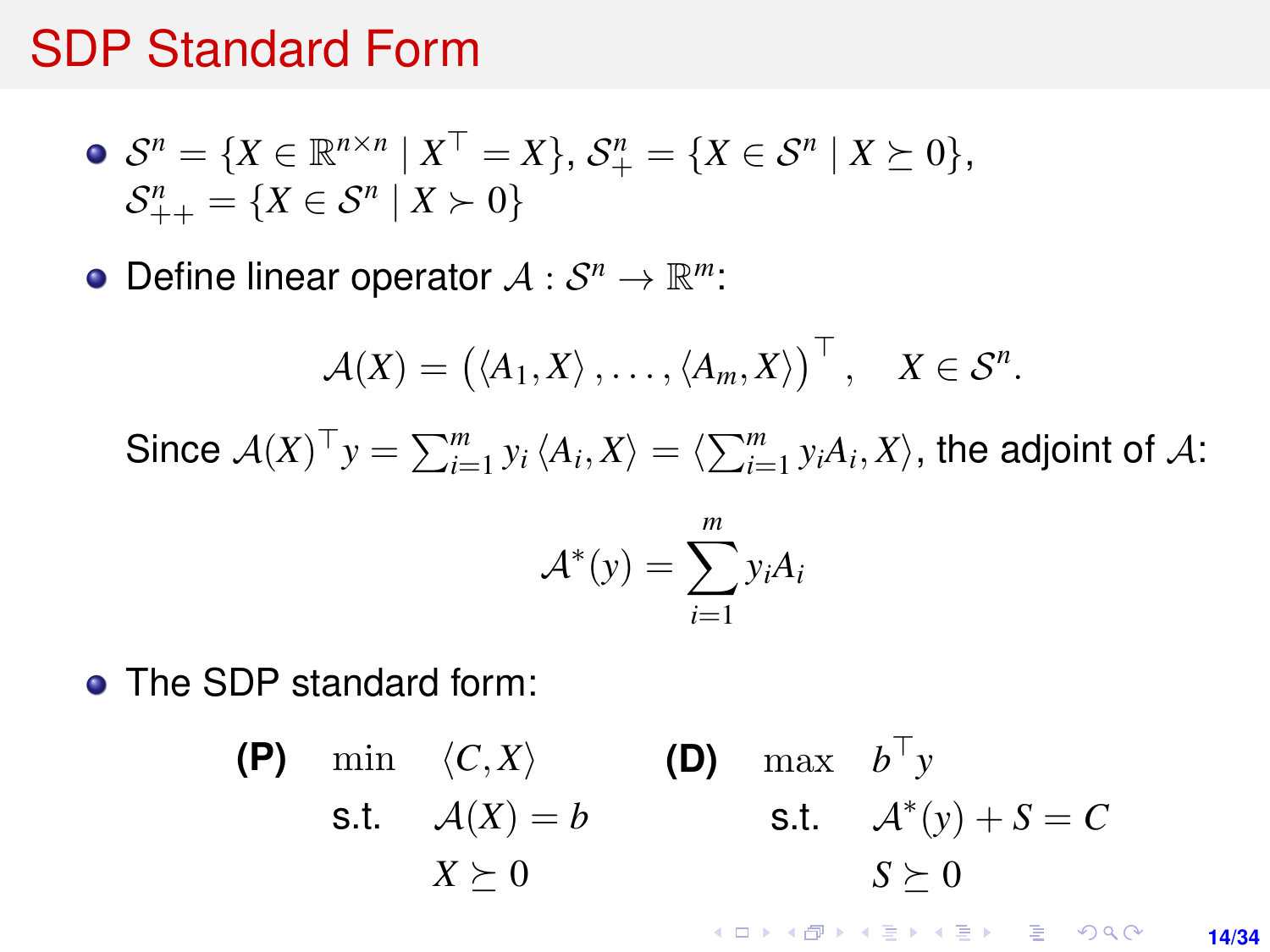#### <span id="page-14-0"></span>Facts on matrix calcuation

- If  $A, B \in \mathbb{R}^{m \times n}$ , then  $\text{Tr}(AB^{\top}) = \text{Tr}(B^{\top}A)$
- If  $U, V \in \mathcal{S}^n$  and  $Q$  is orthogonal, then  $\langle U, V \rangle = \langle Q^\top U Q, Q^\top U Q \rangle$
- If  $X \in \mathcal{S}^n$ , then  $U = Q^\top \Lambda Q$ , where  $Q^\top Q = I$  and  $\Lambda$  is diagonal.
- Matrix norms:  $||X||_F = ||\lambda(X)||_2$ ,  $||X||_2 = ||\lambda(X)||_{\infty}$ ,  $\lambda(X) = \text{diag}(\Lambda)$
- $X \succeq 0 \Longleftrightarrow v^\top X v \geq \text{for all } v \in \mathbb{R}^n \Longleftrightarrow \lambda(X) \geq 0 \Longleftrightarrow X = B^\top B$
- The dual cone of  $\mathcal{S}^n_+$  is  $\mathcal{S}^n_+$
- If  $X \succ 0$ , then  $X_{ii} > 0$ . If  $X_{ii} = 0$ , then  $X_{ik} = X_{ki} = 0$  for all k.
- $\bullet$  If  $X \succeq 0$ , then  $PXP^{\top} \succeq 0$  for any *P* of approriate dimensions

• If 
$$
X = \begin{pmatrix} X_{11} & X_{12} \\ X_{12}^{\top} & X_{22} \end{pmatrix} \succeq 0
$$
, then  $X_{11} \succeq 0$ .

•  $X \succeq 0$  $X \succeq 0$  $X \succeq 0$  iff every principal submatrix [is](#page-13-0) [po](#page-15-0)s[iti](#page-14-0)[v](#page-15-0)[e](#page-0-0) [se](#page-33-0)[mi](#page-0-0)[de](#page-33-0)[fi](#page-0-0)[nite](#page-33-0) (psd).

**15/34**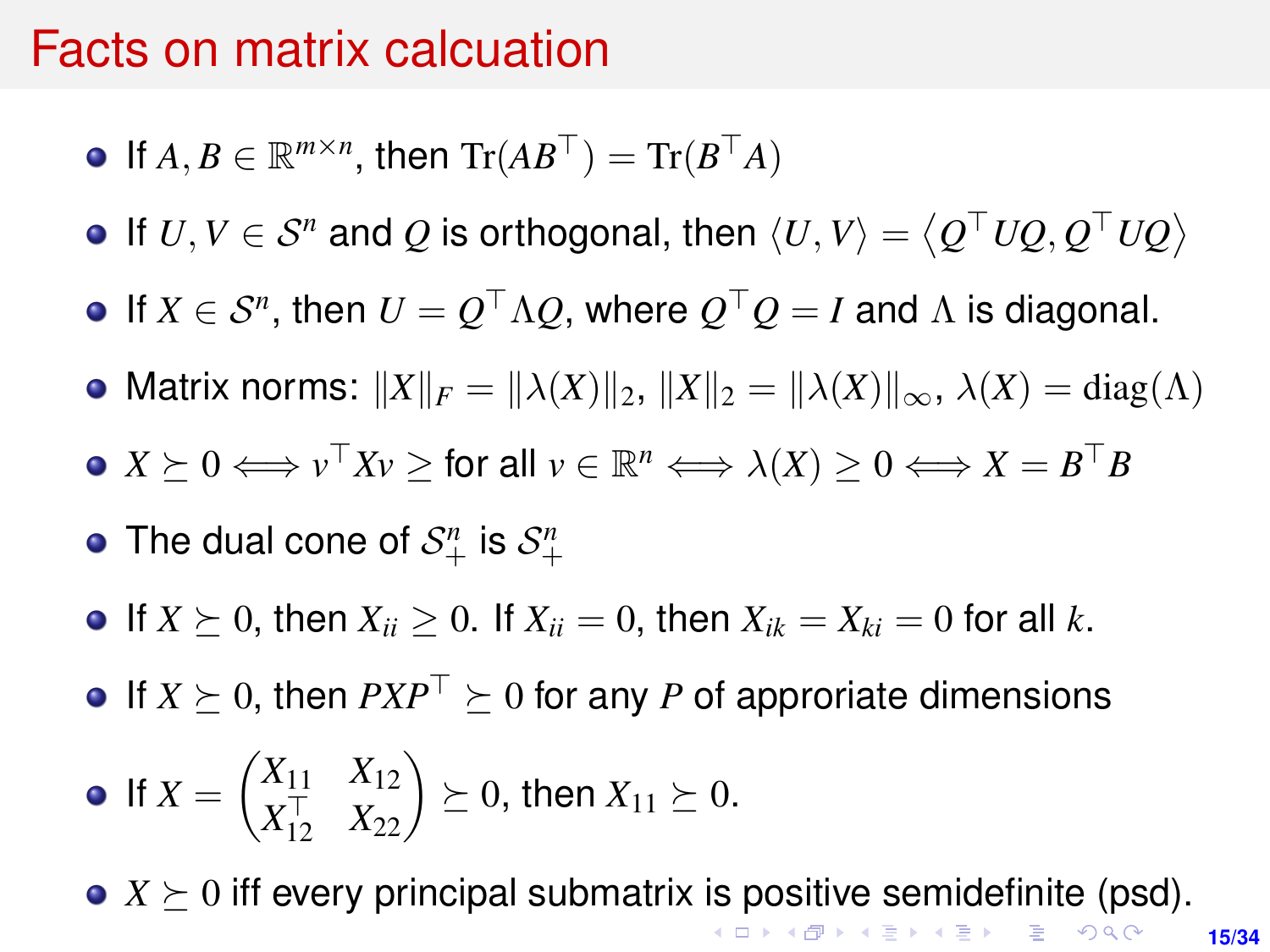#### <span id="page-15-0"></span>Facts on matrix calcuation

• Let 
$$
U = \begin{pmatrix} A & B \\ B^{\top} & C \end{pmatrix}
$$
 with A and C symmetric and  $A \succ 0$ . Then  
\n $U \succeq 0$  (or  $\succ 0$ )  $\iff C - B^{\top} A^{-1} B \succeq 0$  (or  $\succ 0$ ).

The matrix  $C - B^{\top}A^{-1}B$  is the **Schur complement** of  $A$  in  $U$ :

$$
\begin{pmatrix} A & B \\ B^{\top} & C \end{pmatrix} = \begin{pmatrix} I & 0 \\ B^{\top} A^{-1} & I \end{pmatrix} \begin{pmatrix} A & 0 \\ 0 & C - B^{\top} A^{-1} B \end{pmatrix} \begin{pmatrix} I & A^{-1} B \\ 0 & I \end{pmatrix}
$$

If  $A \in \mathcal{S}^n$ , then  $x^\top Ax = \langle A, xx^\top \rangle$ 

- $\bullet$  If  $A \succ 0$ , then  $\langle A, B \rangle > 0$  for every nonzero  $B \succeq 0$  and  ${B \succ 0 \mid \langle A, B \rangle \leq \beta}$  is bounded for  $\beta > 0$
- $\bullet$  If  $A, B \succeq 0$ , then  $\langle A, B \rangle = 0$  iff  $AB = 0$
- $A, B \in \mathcal{S}^n$ , then *A* and *B* are commute iff *AB* is symmetric, iff *A* and *B* can be simultaneously diag[on](#page-14-0)[ali](#page-16-0)[z](#page-14-0)[ed](#page-15-0)<br>Allegated as the second service and the second service and service and service and service and service and service and service and service and service and service and service and

**16/34**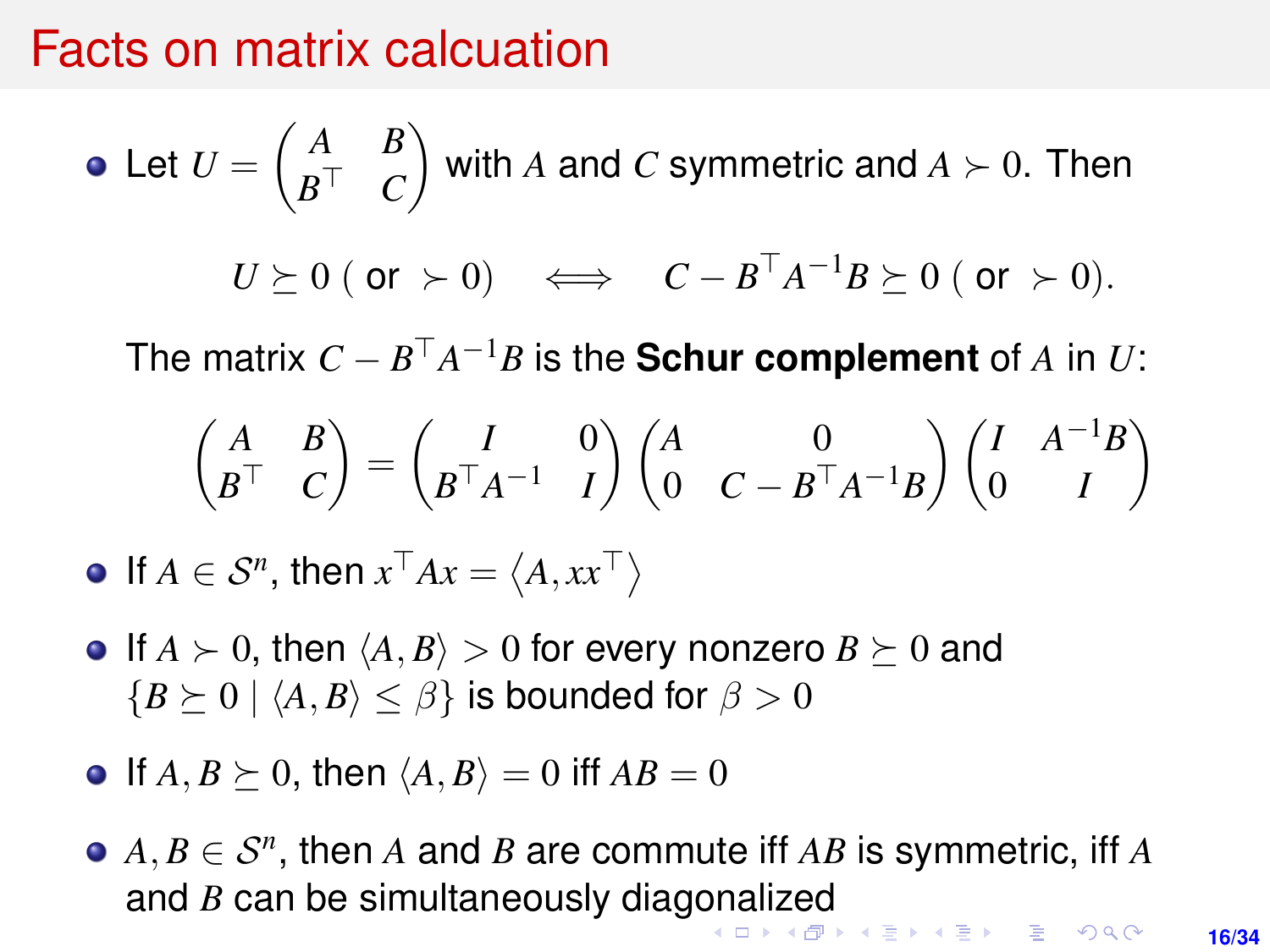## <span id="page-16-0"></span>Eigenvalue optimization

minimizing the largest eigenvalue  $\lambda_{\max}(A_0 + \sum_i x_i A_i)$ :

$$
\min \quad \lambda_{\max}(A_0 + \sum_i x_i A_i)
$$

can be expressed as an SDP

and its dual is

min *z* s.t.  $zI - \sum$ *i*  $x_iA_i \succeq A_0$  $max \langle A_0, Y \rangle$ s.t.  $\langle A_i, Y \rangle = k$  $\langle I, Y \rangle = 1$  $Y \succeq 0$ 

**•** follows from

$$
\lambda_{\max}(A) \leq t \Longleftrightarrow A \preceq tI
$$

**KORKARK A BIK BIKA A GA A GA A GA A BIKA A BIKA A BIKA A BIKA A BIKA A BIKA A BIKA A BIKA A BIKA A BIKA A BIKA 17/34**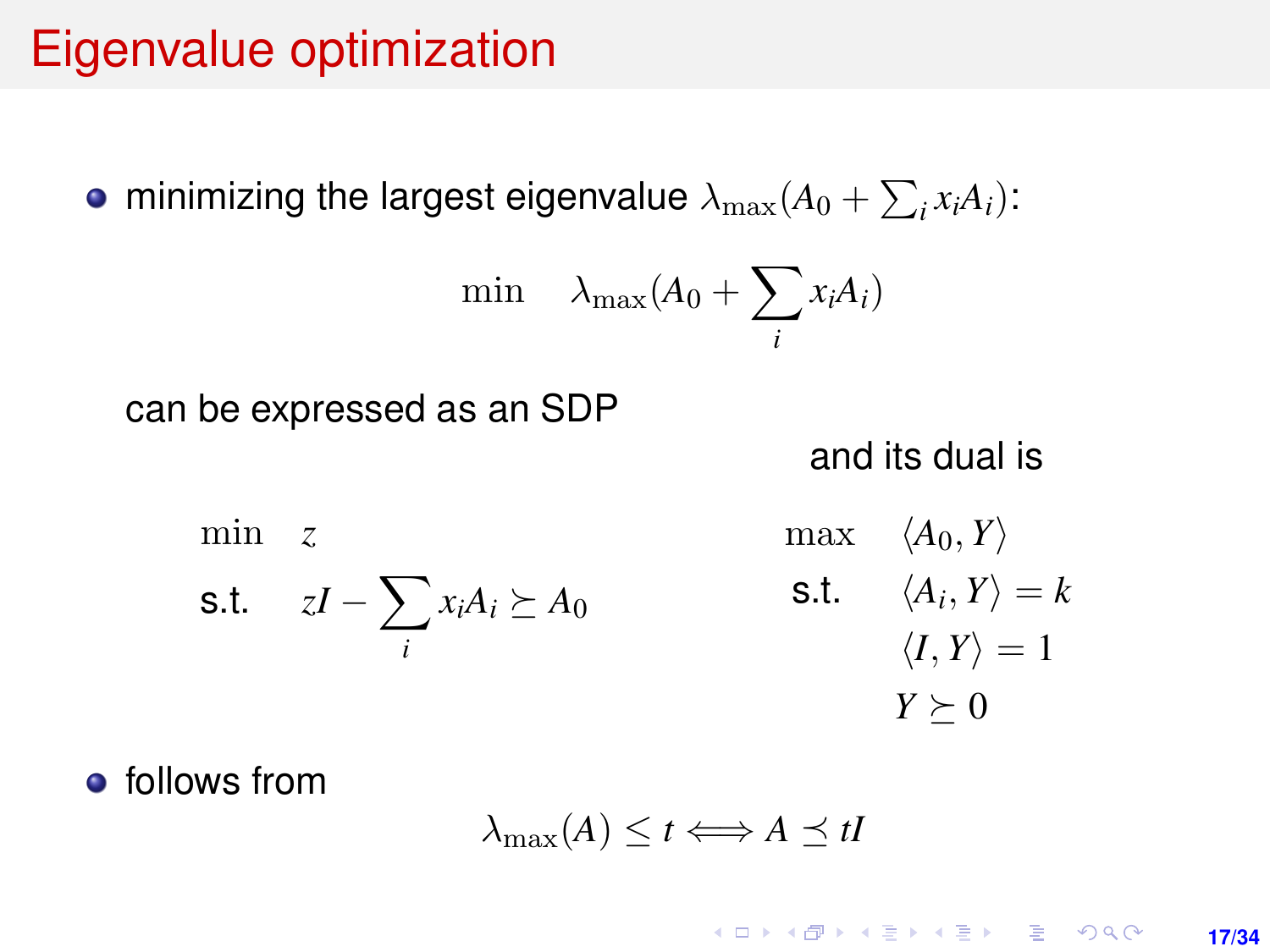## Eigenvalue optimization

Let  $A_i \in \mathbb{R}^{m \times n}$ . Minimizing the 2-norm of  $A(x) = A_0 + \sum_i x_i A_i$ : min  $||A(x)||_2$ *x* can be expressed as an SDP

$$
\min_{x,t} \quad t
$$
\n
$$
\text{s.t.} \quad \begin{pmatrix} tI & A(x) \\ A(x)^\top & tI \end{pmatrix} \succeq 0
$$

• Constraint follows from

$$
||A||_2 \le t \iff A^\top A \preceq t^2 I, \quad t \ge 0
$$
  

$$
\iff \begin{pmatrix} tI & A(x) \\ A(x)^\top & tI \end{pmatrix} \succeq 0
$$

**KORKARK KERKER DRAM 18/34**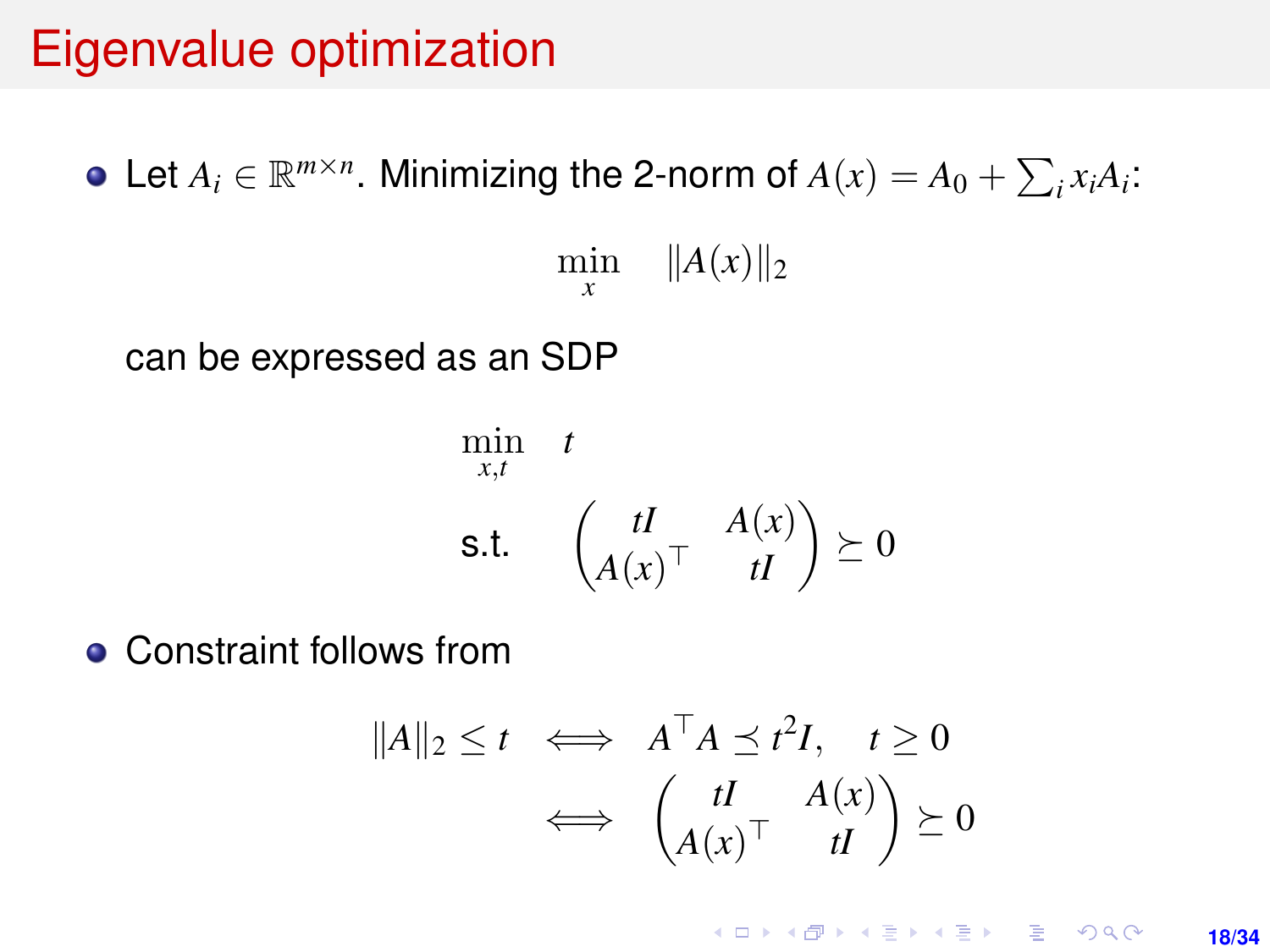### Eigenvalue optimization

Let Λ*k*(*A*) indicate sum of the k largest eigenvalues of *A*. Then minimizing  $\Lambda_k(A_0 + \sum_i x_i A_i)$ :

$$
\min \quad \Lambda_k(A_0 + \sum_i x_i A_i)
$$

can be expressed as an SDP

min 
$$
kz + \text{Tr}(X)
$$
  
\ns.t.  $zI + X - \sum_i x_i A_i \succeq A_0$   
\n $X \succeq 0$ 

since

$$
\Lambda_k(A) \le t \Longleftrightarrow t - kz - \text{Tr}(X) \ge 0, zI + X \succeq A, X \succeq 0
$$

**KORKARK KERKER DRAM 19/34**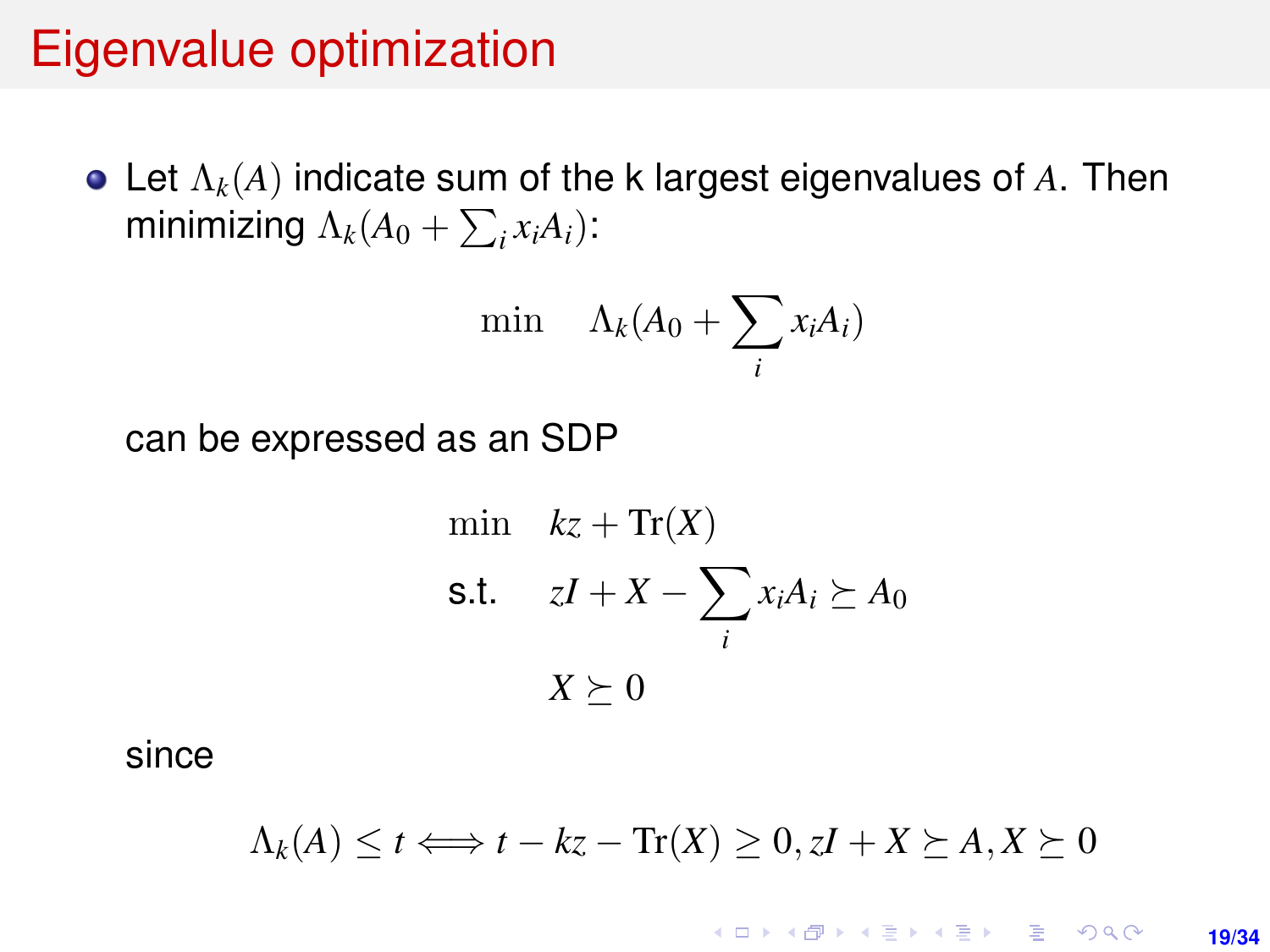The following problems can be expressed as SDP

- maximizing sum of the k smallest eigenvalues of  $A_0 + \sum_i x_i A_i$
- minimizing sum of the k absolute-value-wise largest eigenvalues

**20/34**

**KORKAR KERKER E VOOR** 

minimizing sum of the k largest singular values of  $A_0 + \sum_i x_i A_i$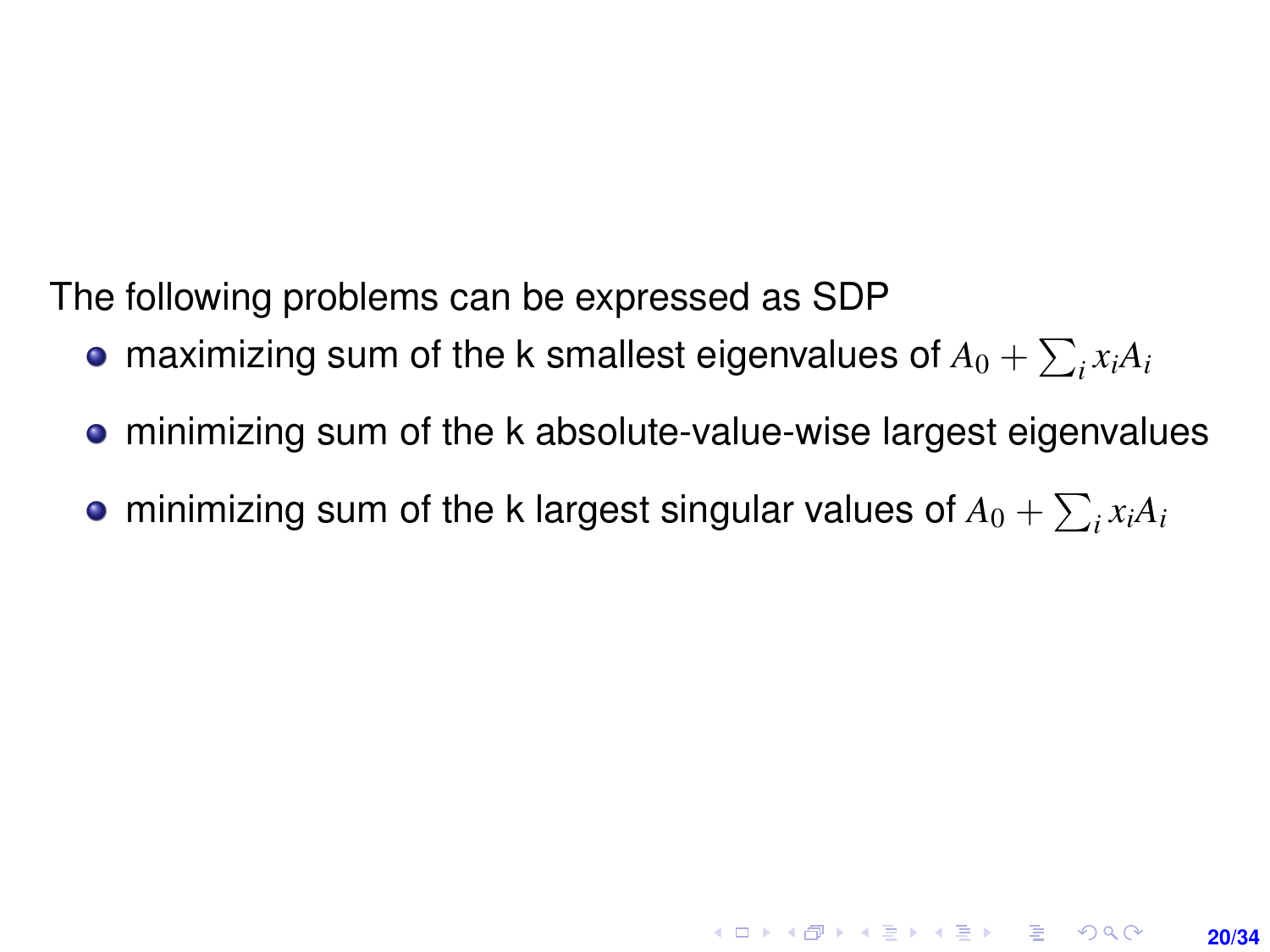## Quadratically Constrained Quadratic Programming

#### Consider QCQP

$$
\begin{aligned}\n\min \quad & x^\top A_0 x + 2b_0^\top x + c_0 \quad \text{assume } A_i \in \mathcal{S}^n \\
\text{s.t.} \quad & x^\top A_i x + 2b_i^\top x + c_i \le 0, \quad i = 1, \dots, m\n\end{aligned}
$$

If  $A_0 \succ 0$  and  $A_i = B_i^\top B_i$ ,  $i = 1, \ldots, m$ , then it is a SOCP

 $\bullet$  If  $A_i$  ∈  $S^n$  but may be indefinite

$$
x^{\top} A_i x + 2b_i^{\top} x + c_i = \langle A_i, xx^{\top} \rangle + 2b_i^{\top} x + c_i
$$

• The original problem is equivalent to

$$
\begin{aligned}\n\min \quad & \text{Tr} A_0 X + 2b_0^\top x + c_0 \\
\text{s.t.} \quad & \text{Tr} A_i X + 2b_i^\top x + c_i \le 0, \quad i = 1, \dots, m \\
& X = xx^\top\n\end{aligned}
$$

**KORKARK A BIK BIKA A GA A GA A GA A BIKA A BIKA A BIKA A BIKA A BIKA A BIKA A BIKA A BIKA A BIKA A BIKA A BIKA 21/34**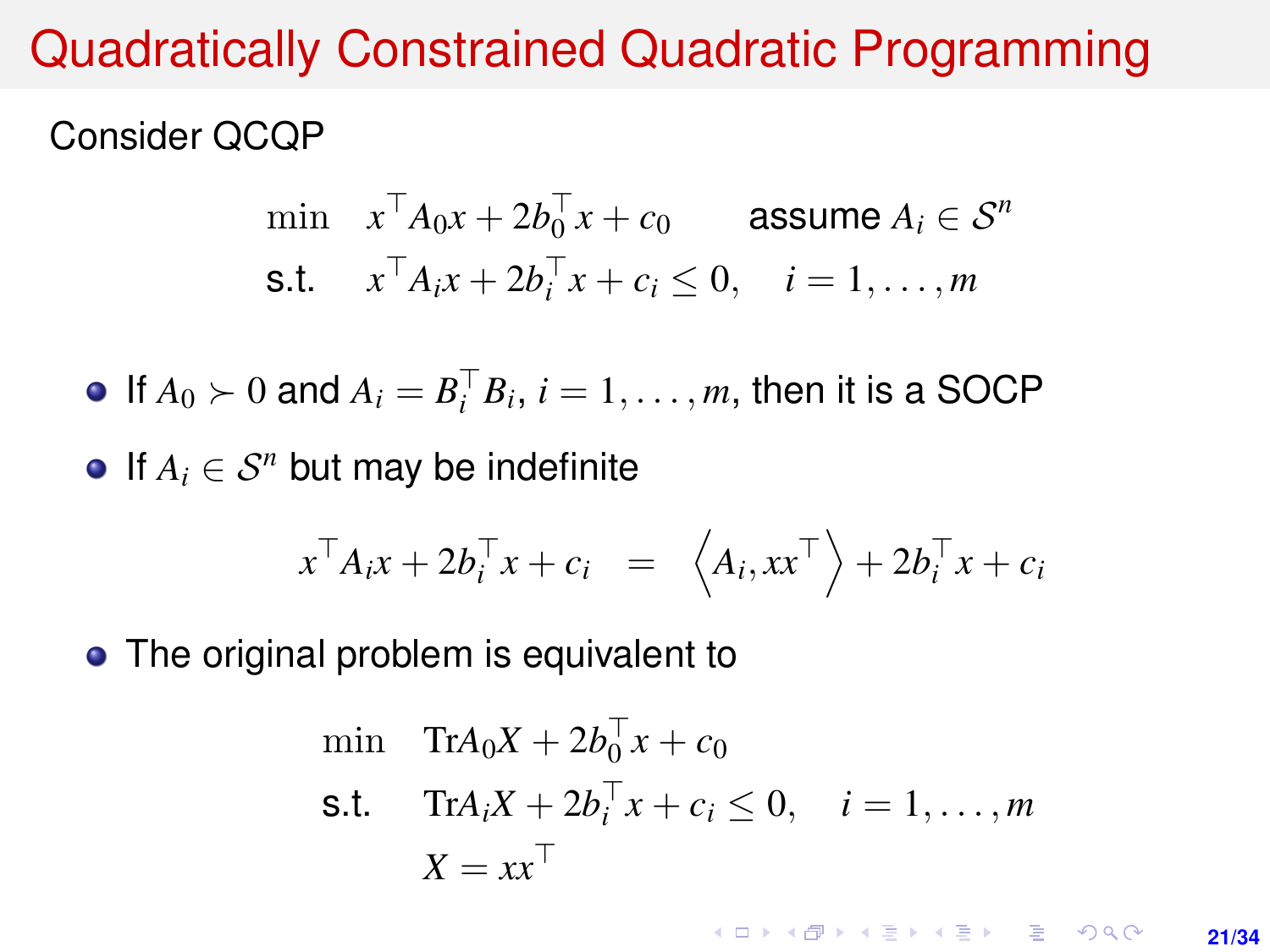## QCQP

 $\bullet$  If  $A_i$  ∈  $S^n$  but may be indefinite

$$
x^{\top} A_i x + 2b_i^{\top} x + c_i = \left\langle \begin{pmatrix} A_i & b_i \\ b_i^{\top} & c_i \end{pmatrix}, \begin{pmatrix} X & x \\ x^{\top} & 1 \end{pmatrix} \right\rangle := \left\langle \overline{A}_i, \overline{X} \right\rangle
$$

 $\bar{X}$   $\succeq$  0 is equivalent to  $X \succeq xx^\top$ 

• The SDP relaxation is

$$
\begin{aligned}\n\min \quad & \text{Tr} A_0 X + 2b_0^\top x + c_0 \\
\text{s.t.} \quad & \text{Tr} A_i X + 2b_i^\top x + c_i \le 0, \quad i = 1, \dots, m \\
& X \succeq x x^\top\n\end{aligned}
$$

Maxcut:  $\max x^{\top}Wx$ , s.t.  $x_i^2 = 1$ 

Phase retrieval:  $|a_i^{\top} x| = b_i$ , the value of  $a_i^{\top} x$  is complex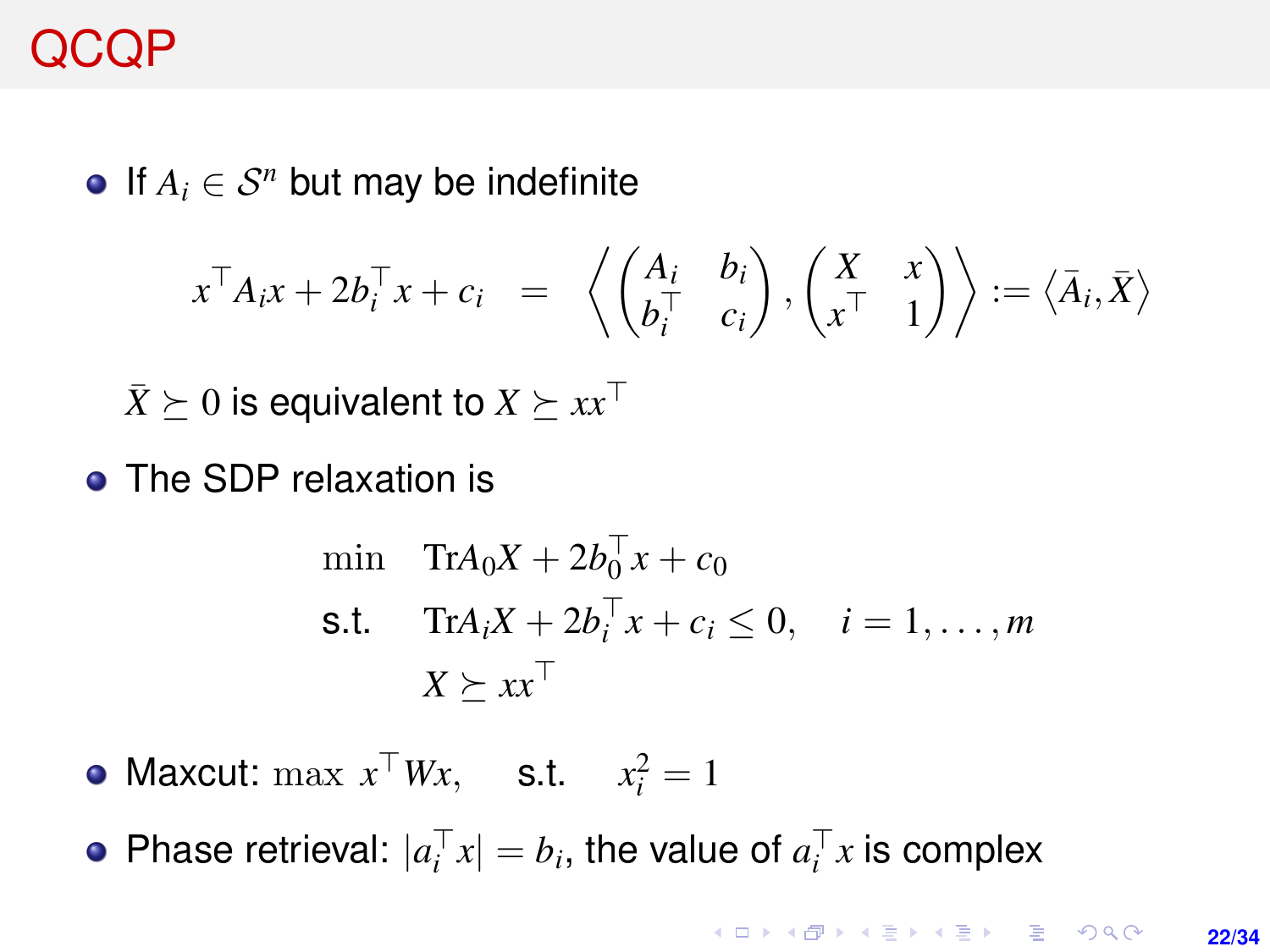#### Max cut

• For graph  $(V, E)$  and weights  $w_{ij} = w_{ji} \geq 0$ , the maxcut problem is

(Q) 
$$
\max_{x} \frac{1}{2} \sum_{i < j} w_{ij} (1 - x_i x_j), \text{ s.t. } x_i \in \{-1, 1\}
$$

**•** Relaxation:

$$
(P) \quad \max_{v_i \in \mathbb{R}^n} \frac{1}{2} \sum_{i < j} w_{ij} (1 - v_i^\top v_j), \quad \text{s.t.} \quad \|v_i\|_2 = 1
$$

Equivalent SDP of (P):

$$
(SDP) \quad \max_{X \in S^n} \frac{1}{2} \sum_{i < j} w_{ij} (1 - X_{ij}), \ \ \text{s.t.} \ \ X_{ii} = 1, X \succeq 0
$$

K ロ ▶ K @ ▶ K 할 ▶ K 할 ▶ ... 할 → 9 Q @ **23/34**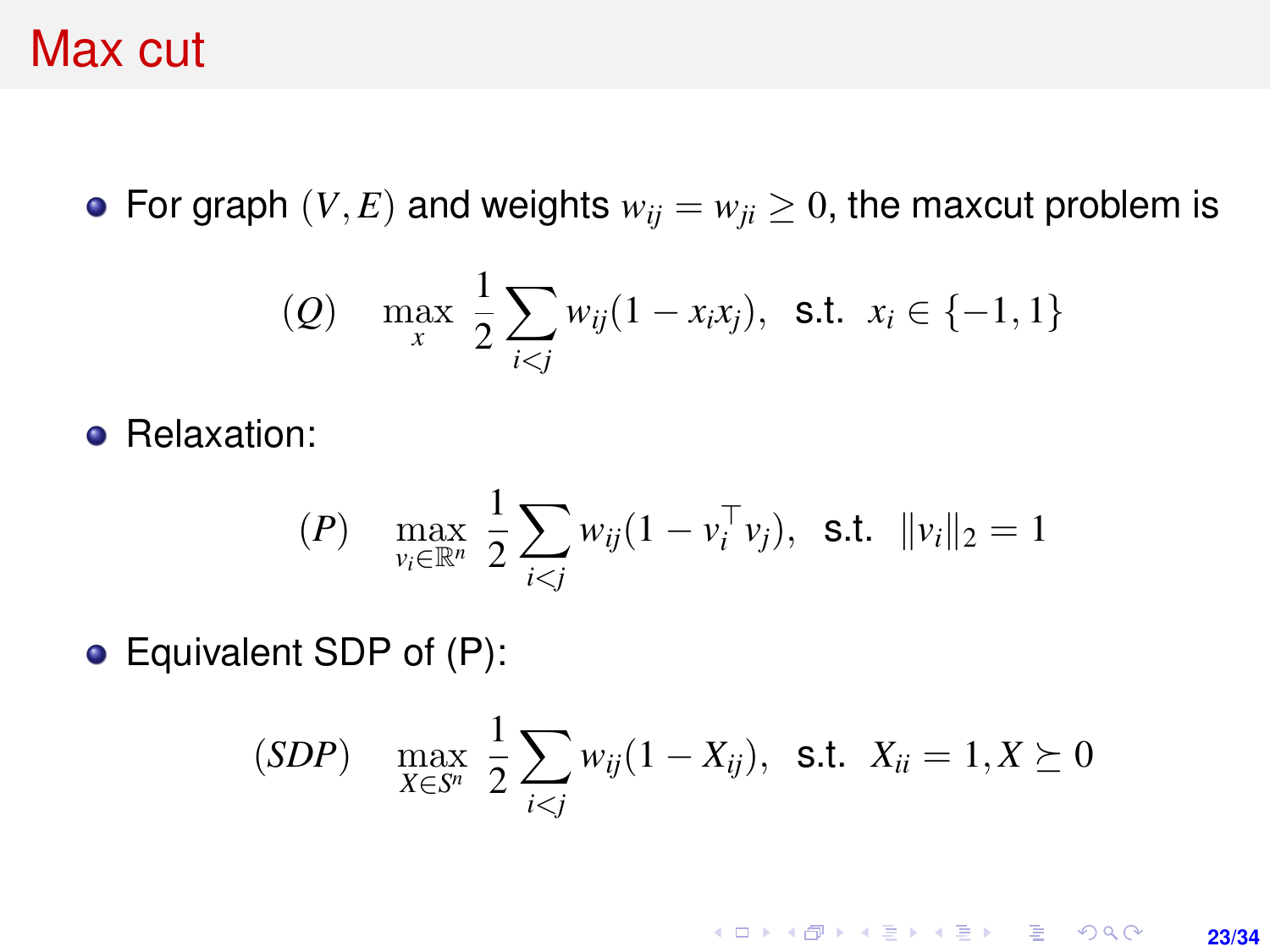## Max cut: rounding procedure

Goemans and Williamson's randomized approach

Solve (SDP) to obtain an optimal solution *X*. Compute the decomposition  $X = V^\top V$ , where

$$
V=[v_1,v_2,\ldots,v_n]
$$

Generate a vector *r* uniformly distributed on the unit sphere, i.e.,  $||r||_2 = 1$ 

● Set

$$
x_i = \begin{cases} 1 & v_i^\top r \ge 0 \\ -1 & \text{otherwise} \end{cases}
$$

**KORKARK KERKER DRAM 24/34**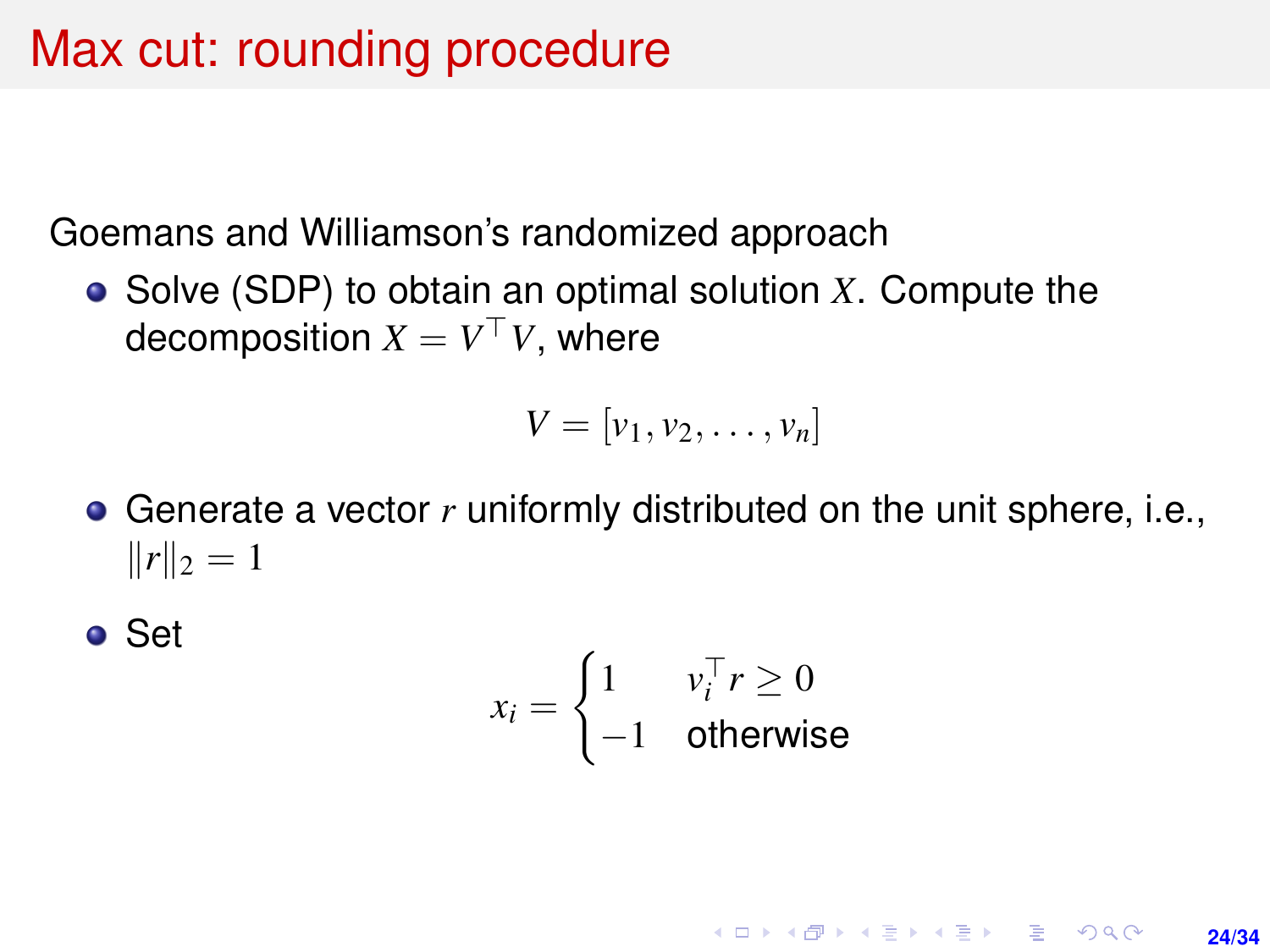#### Max cut: theoretical results

 $\bullet$  Let *W* be the objective function value of *x* and  $E(W)$  be the expected value. Then

$$
E(W) = \frac{1}{\pi} \sum_{i < j} w_{ij} \arccos(v_i^{\top} v_j)
$$

Goemans and Williamson showed:  $\bullet$ 

$$
E(W) \geq \alpha \frac{1}{2} \sum_{i < j} w_{ij} (1 - v_i^\top v_j)
$$

where

$$
\alpha = \min_{0 \leq \theta \pi} \frac{2}{\pi} \frac{\theta}{1 - \cos \theta} > 0.878
$$

Let  $Z^*_{(SDP)}$  and  $Z^*_{(Q)}$  be the optimal values of (SDP) and (Q)  $E(W) \geq \alpha Z_{(SDP)}^* \geq \alpha Z_{(Q)}^*$ 

> KID KA KERKER E 1990 **25/34**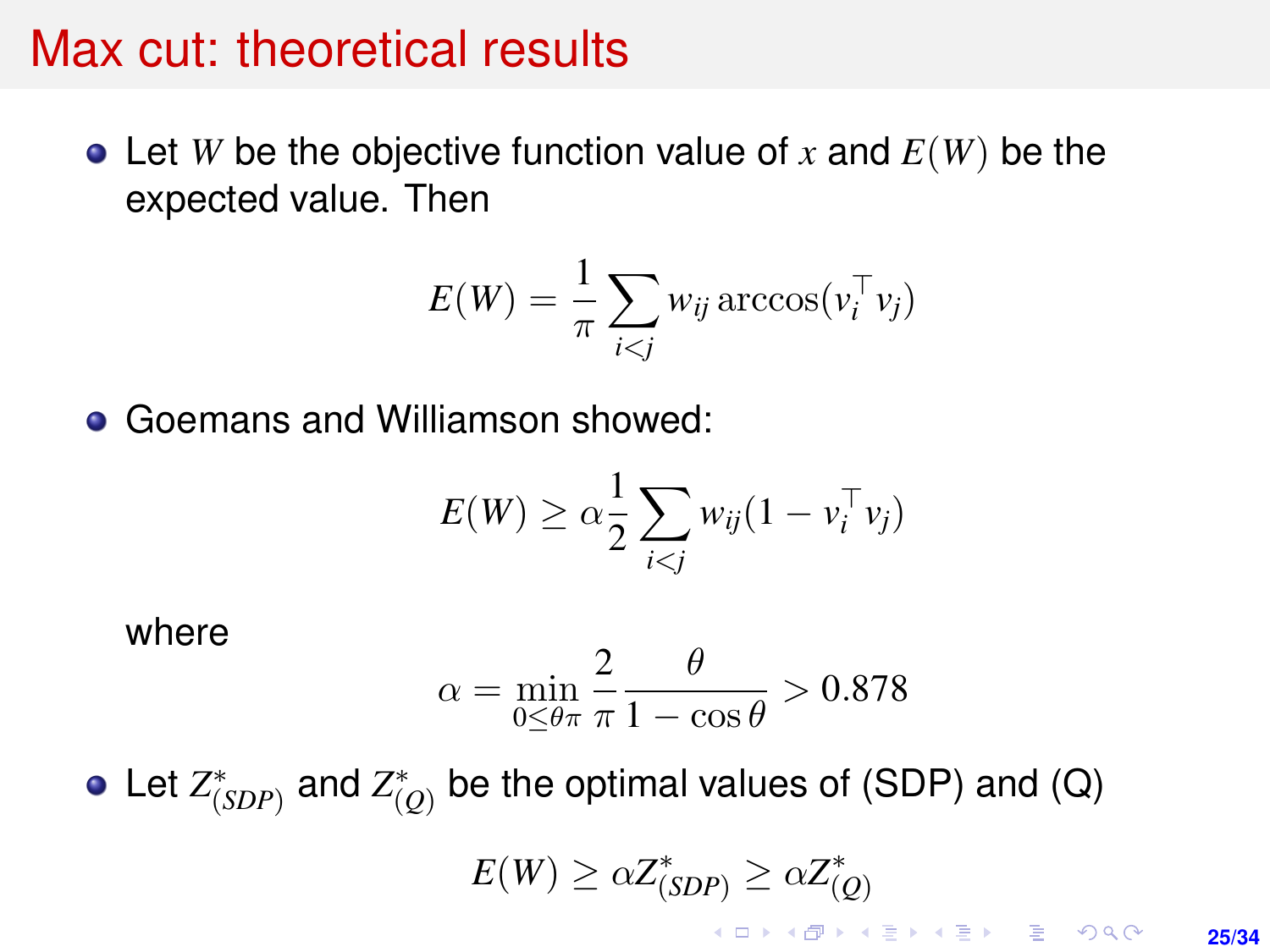What kind of problems can be expressed by SDP and SOCP?

Definition: A set  $X \subseteq R^n$  is SDP-representable (or SDP-Rep for short) if it can be expressed linearly as the feasible region of an SDP

$$
X = \{x \mid \text{there exist } u \in \mathbb{R}^k \text{ such that for some}
$$

$$
A_i, B_j, C \in \mathbb{R}^{m \times m} : \sum_i x_i A_i + \sum_j u_j B_j + C \succeq 0 \}
$$

**26/34**

**KORKARK A BIK BIKA A GA A GA A GA A BIKA A BIKA A BIKA A BIKA A BIKA A BIKA A BIKA A BIKA A BIKA A BIKA A BIKA**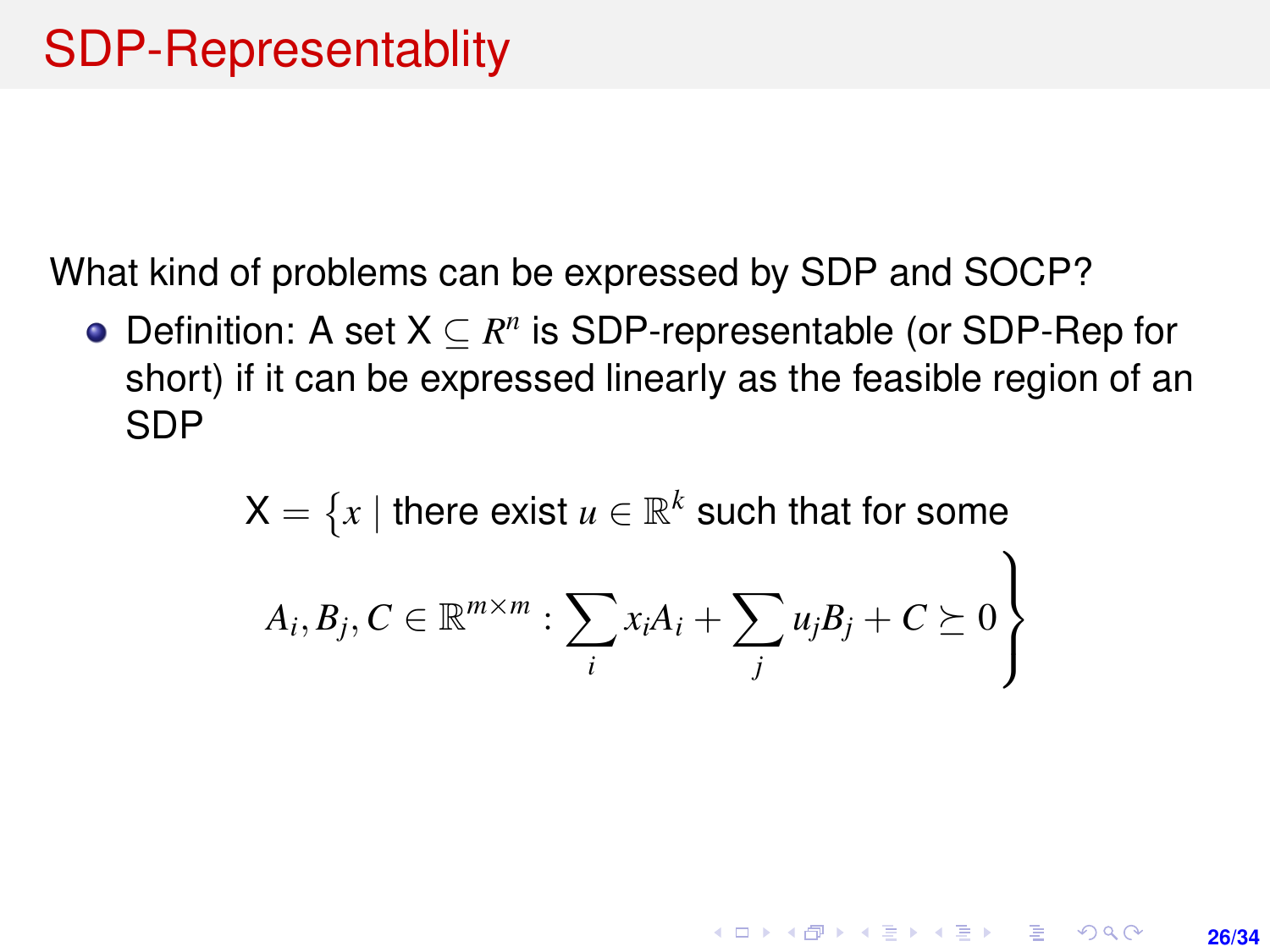• Definition: A function  $f(x)$  is SDP-Rep if its epigraph

$$
epi(f) = \{(x_0, x) | f(x) \le x_0\}
$$

**27/34**

**KORKARK A BIK BIKA A GA A GA A GA A BIKA A BIKA A BIKA A BIKA A BIKA A BIKA A BIKA A BIKA A BIKA A BIKA A BIKA** 

is SDP-representable

- If X is SDP-Rep, then  $\min_{x \in X} c^{\top}x$  is an SDP
- If  $f(x)$  is SDP-Rep, then  $\min_x f(x)$  is an SDP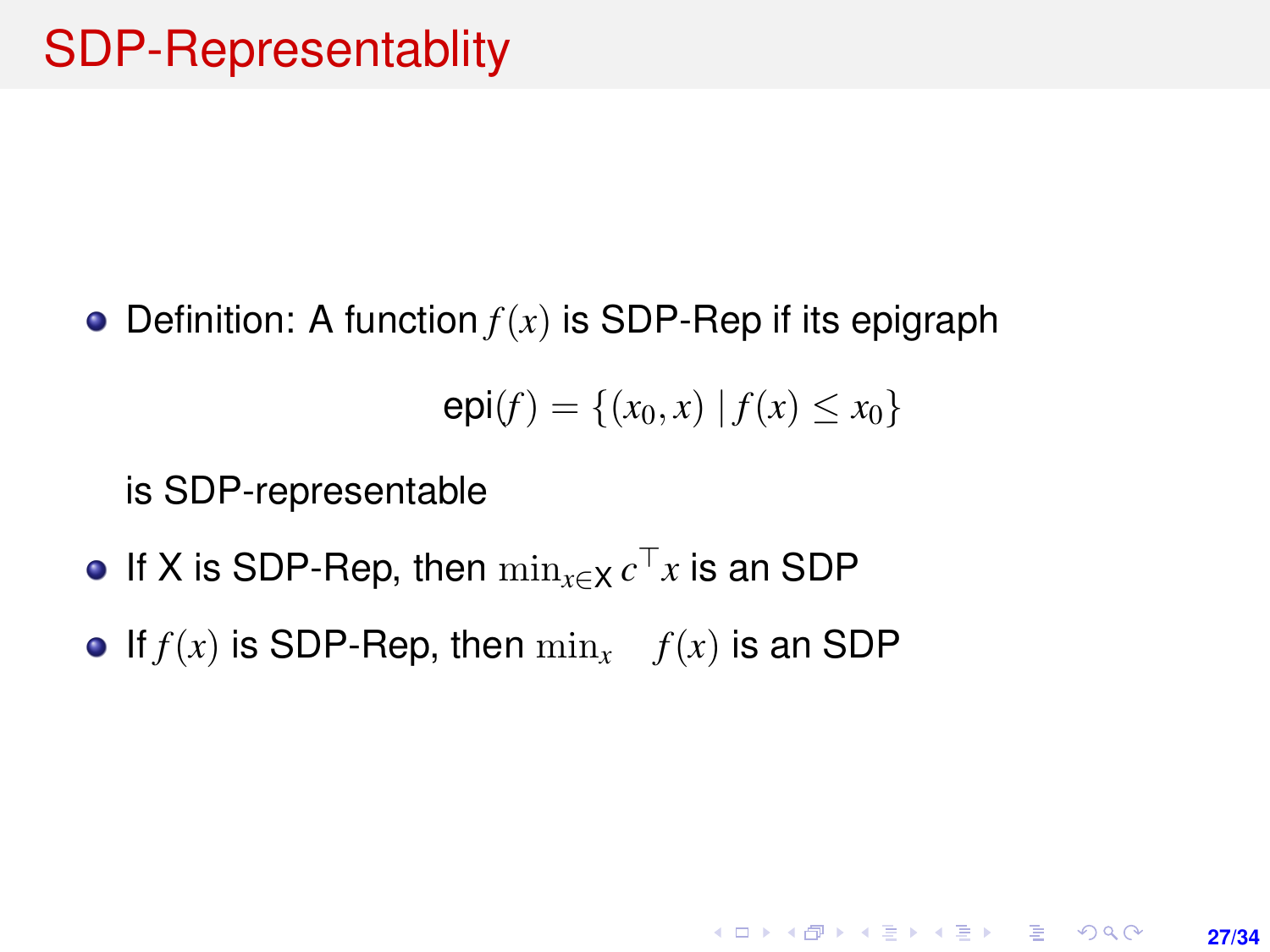SDP-Rep sets and functions remain so under finitely many applications of most convex-preserving operations. If X and Y are SDP-Rep then so are

- Minkowski sum *X* + *Y*
- intersection *X* ∩ *Y*
- Affine pre-image  $A^{-1}(X)$  if  $A$  is affine
- Affine map *A*(*X*) if *A* is affine
- Cartesian Product:  $X \times Y = \{(x, y) \mid x \in X, y \in Y\}$

**28/34**

**KORKARK A BIK BIKA A GA A GA A GA A BIKA A BIKA A BIKA A BIKA A BIKA A BIKA A BIKA A BIKA A BIKA A BIKA A BIKA**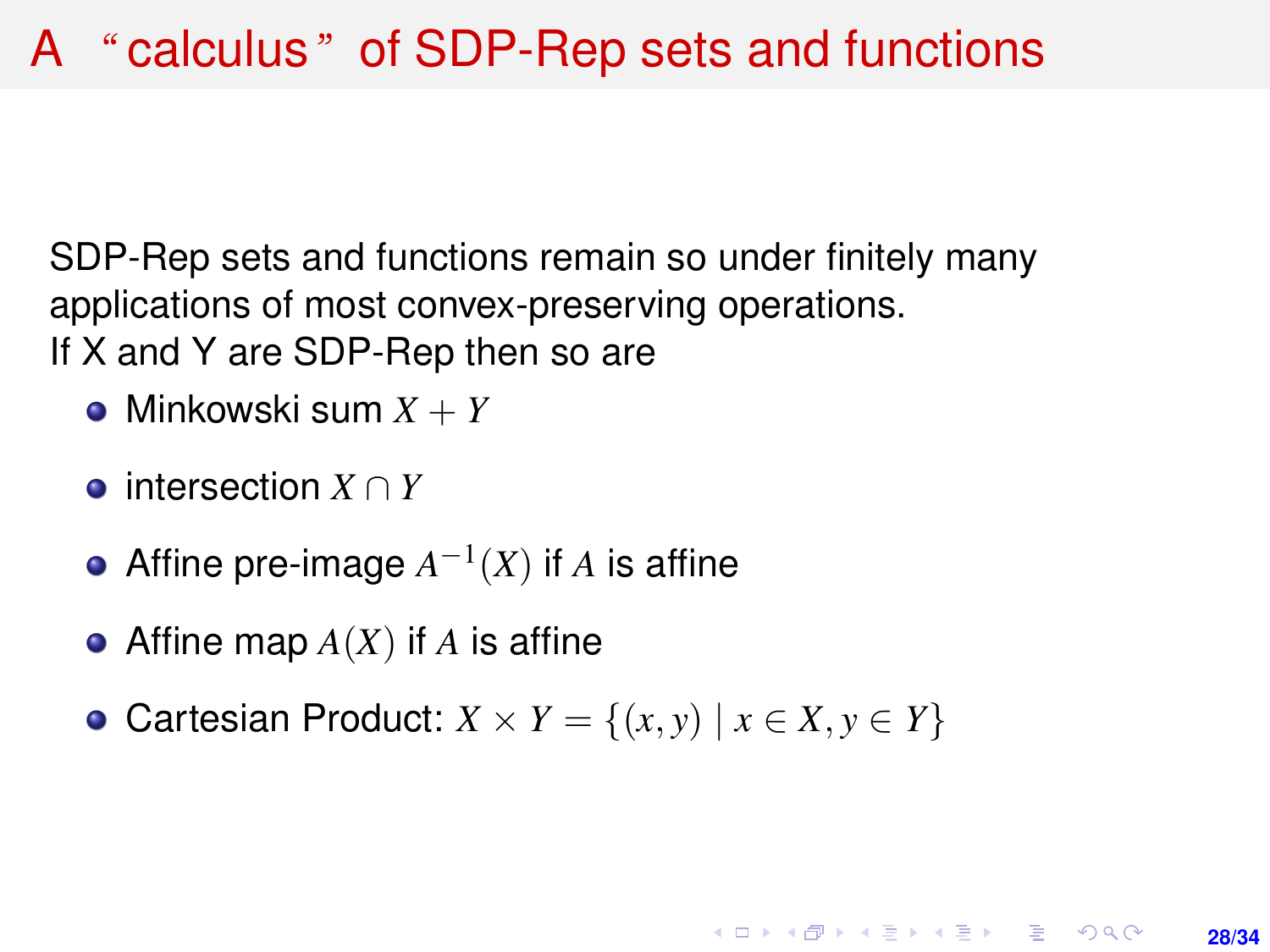## SDP-Rep Functions

If functions  $f_i$ ,  $i = 1, \ldots, m$  and  $g$  are SDP-Rep. Then the following are SDP-Rep

- nonnegative sum  $\sum_i \alpha_i f_i$  for  $\alpha_i \geq 0$
- maximum  $\max_i f_i$
- composition:  $g(f_1(x),...,f_m(x))$  if  $f_i:\mathbb{R}^n\to R$  and  $g:\mathbb{R}^m\to\mathbb{R}$
- **•** Legendre transform

$$
f^*(y) = \max_x \quad y^\top x - f(x)
$$

**29/34**

**KORKARK KERKER DRAM**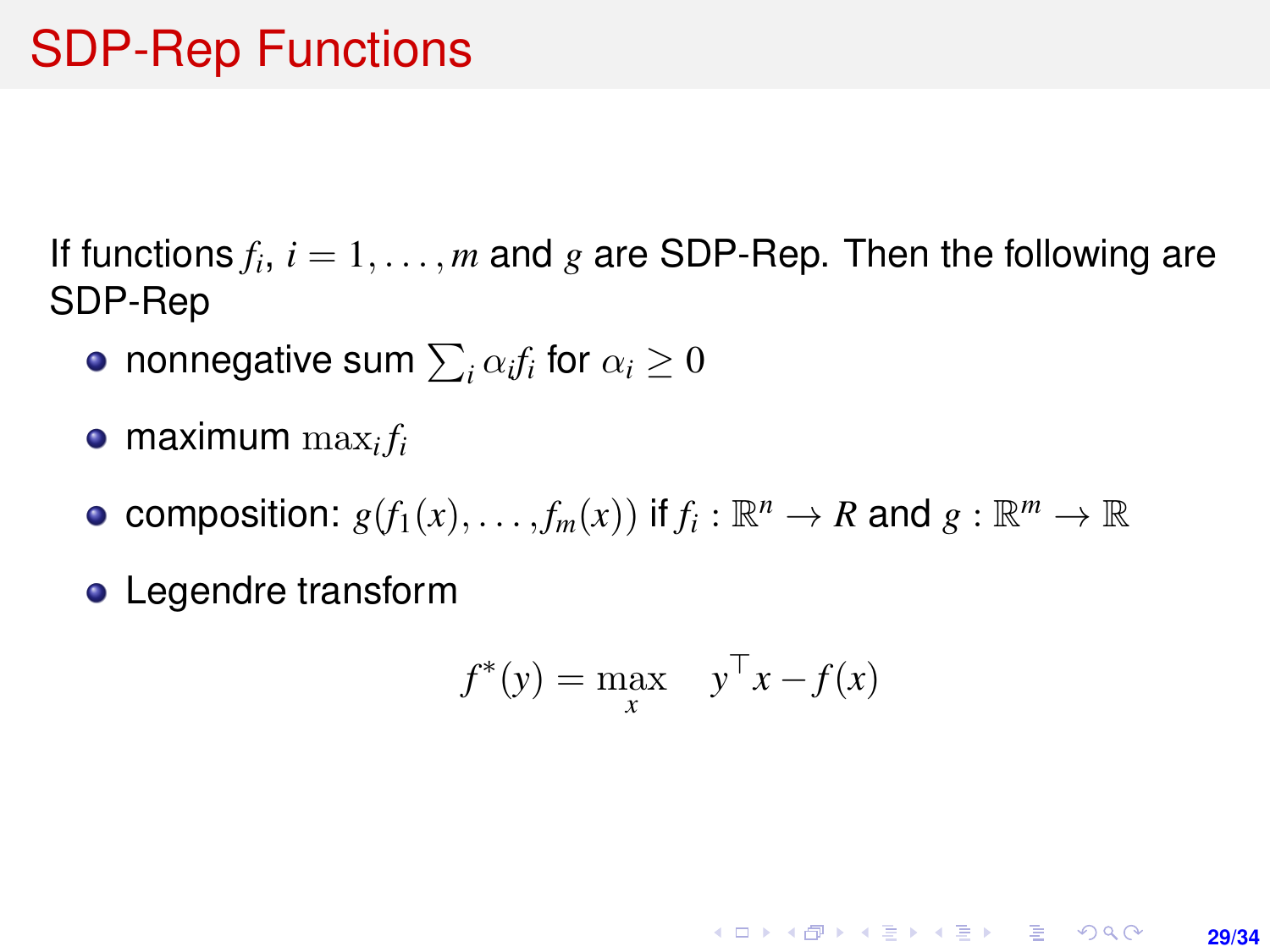The set of nonnegative polynomials of a given degree forms a proper cone

$$
\mathcal{P}_n = \{ (p_0, \dots, p_n) \mid p_0 + p_1 t + \dots + p_n t^t > 0 \text{ for all } t \in I \}
$$

**30/34**

**KORKARK KERKER DRAM** 

where *I* is any of  $[a, b]$ ,  $[a, \infty)$  or  $(-\infty, \infty)$ 

- Important fact: The cone of positive polynomials is SDP-Rep
- To see this we need to introduce another problem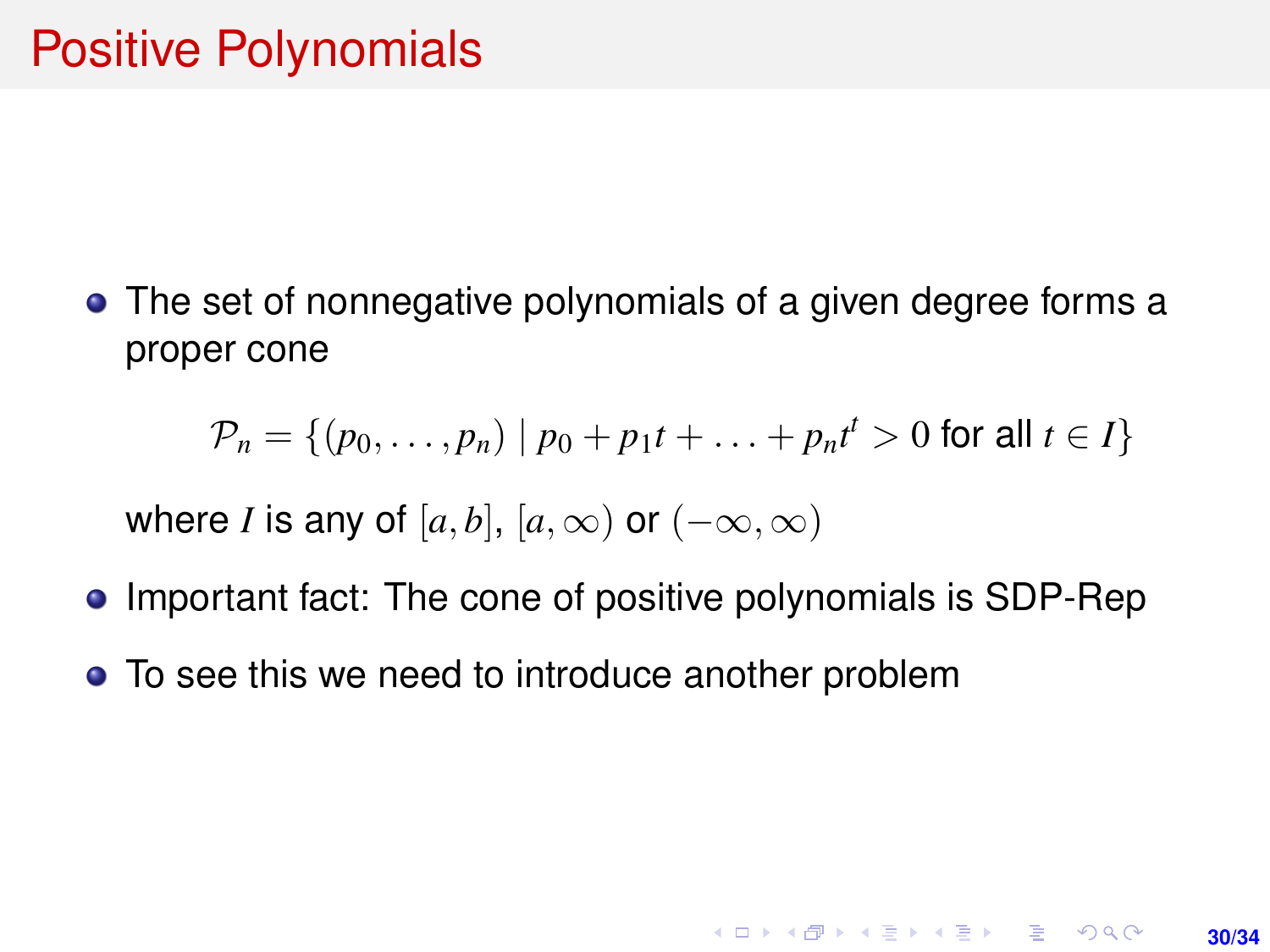## The Moment cone

The Moment space and Moment cone

Let  $(c_0, c_1, \ldots, c_n)^\top$  be such that there is a probability measure F where

$$
c_i = \int_I t^i dF, \text{ for } i = 0, \ldots, n.
$$

The set of such vectors is the Moment space

**• The Moment cone** 

$$
\mathcal{M}_n = \{ ac \mid \text{There is a distribution } F : c_i = \int_I t^i dF \text{ and } a \ge 0 \}
$$

 $\overline{a}$ 

**KORKARK KERKER DRAM** 

**31/34**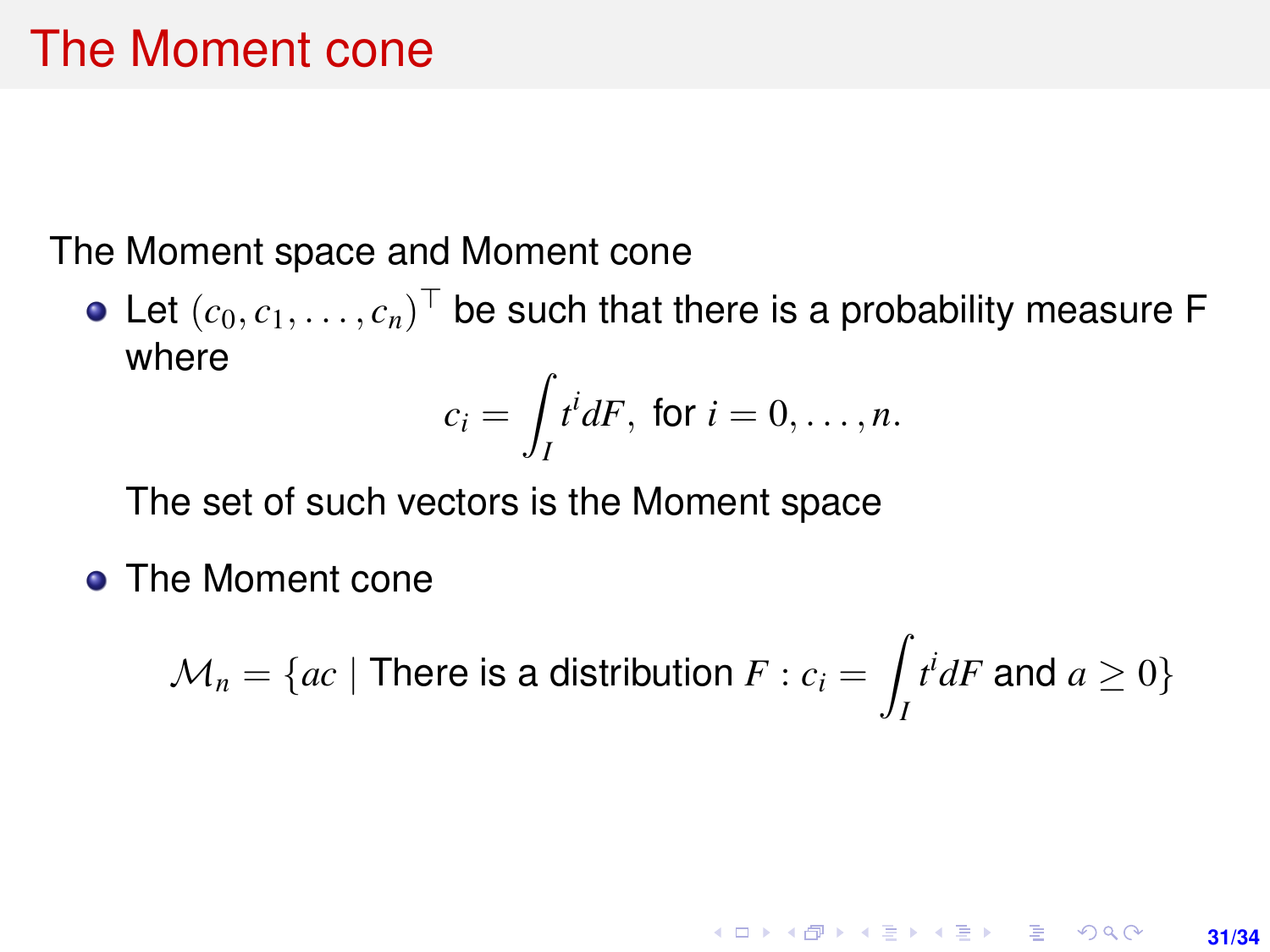The moment cone is also SDP-Rep:

• The discrete Hamburger moment problem:

$$
I = \mathbb{R}, \quad c \in \mathcal{M}_{2n+1} \Longleftrightarrow
$$
\n
$$
\begin{pmatrix}\nc_0 & c_1 & \cdots & c_n \\
c_1 & c_2 & \cdots & c_{n+1} \\
\vdots & \vdots & \ddots & \vdots \\
c_n & c_{n+1} & \cdots & c_{2n}\n\end{pmatrix} \succeq 0
$$

**32/34**

K ロ > K @ > K 할 > K 할 > → 할 → 9 Q @

• This is the Hankel matrix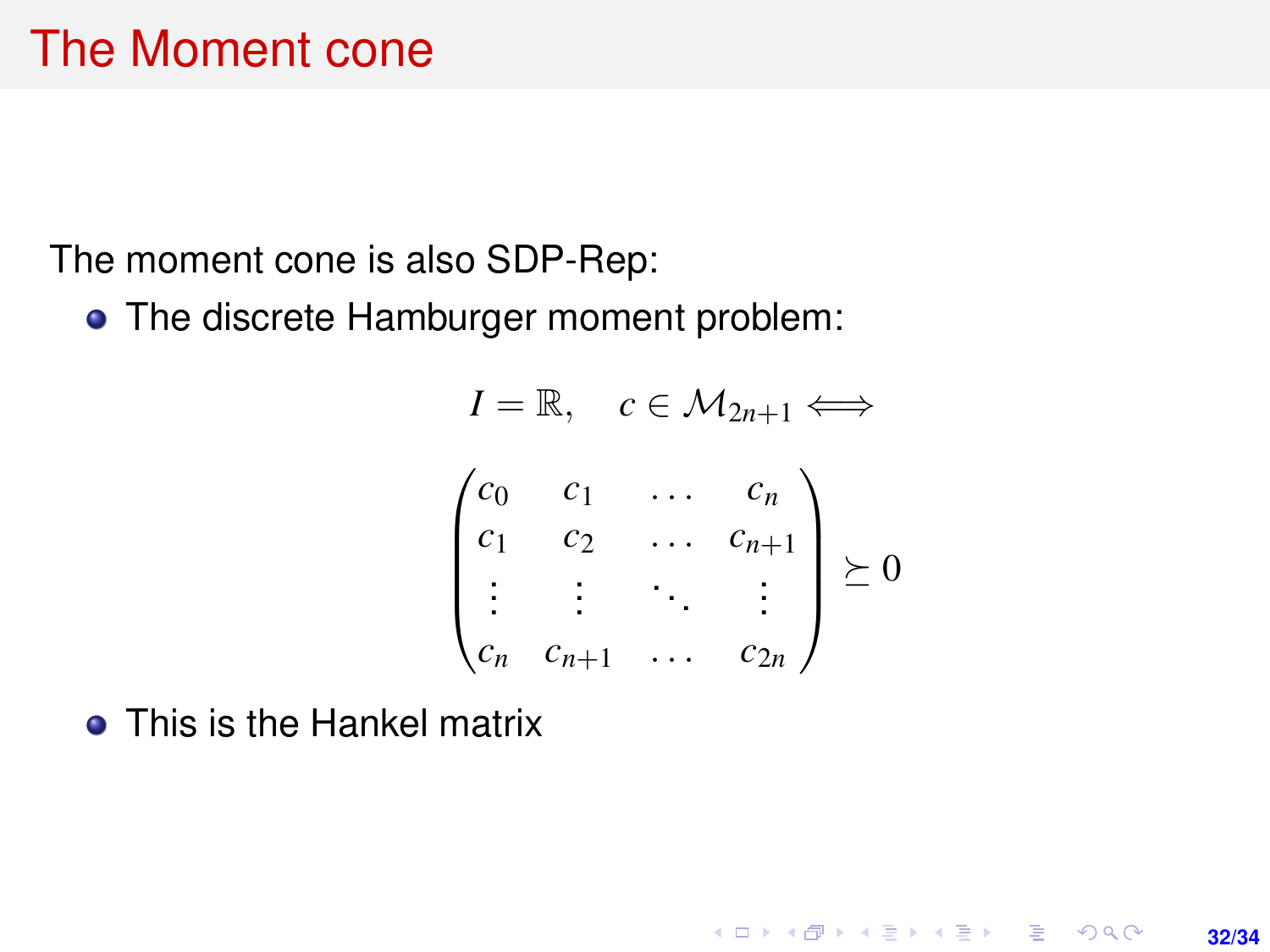## The Moment cone

• The discrete Stieltjes moment problem

$$
I = [0, \infty), \quad c \in \mathcal{M}_m \Longleftrightarrow
$$
\n
$$
\begin{pmatrix}\nc_0 & c_1 & \dots & c_n \\
c_1 & c_2 & \dots & c_{n+1} \\
\vdots & \vdots & \ddots & \vdots \\
c_n & c_{n+1} & \dots & c_{2n}\n\end{pmatrix} \succeq 0, \text{ and } \begin{pmatrix}\nc_1 & c_2 & \dots & c_{n-1} \\
c_2 & c_3 & \dots & c_n \\
\vdots & \vdots & \ddots & \vdots \\
c_{n-1} & c_n & \dots & c_{2n-1}\n\end{pmatrix} \succeq 0
$$
\nwhere  $m = \lfloor \frac{n}{2} \rfloor$ 

• The Hausdorff moment problem where  $I = [0, 1]$  is similarly SDP-Rep